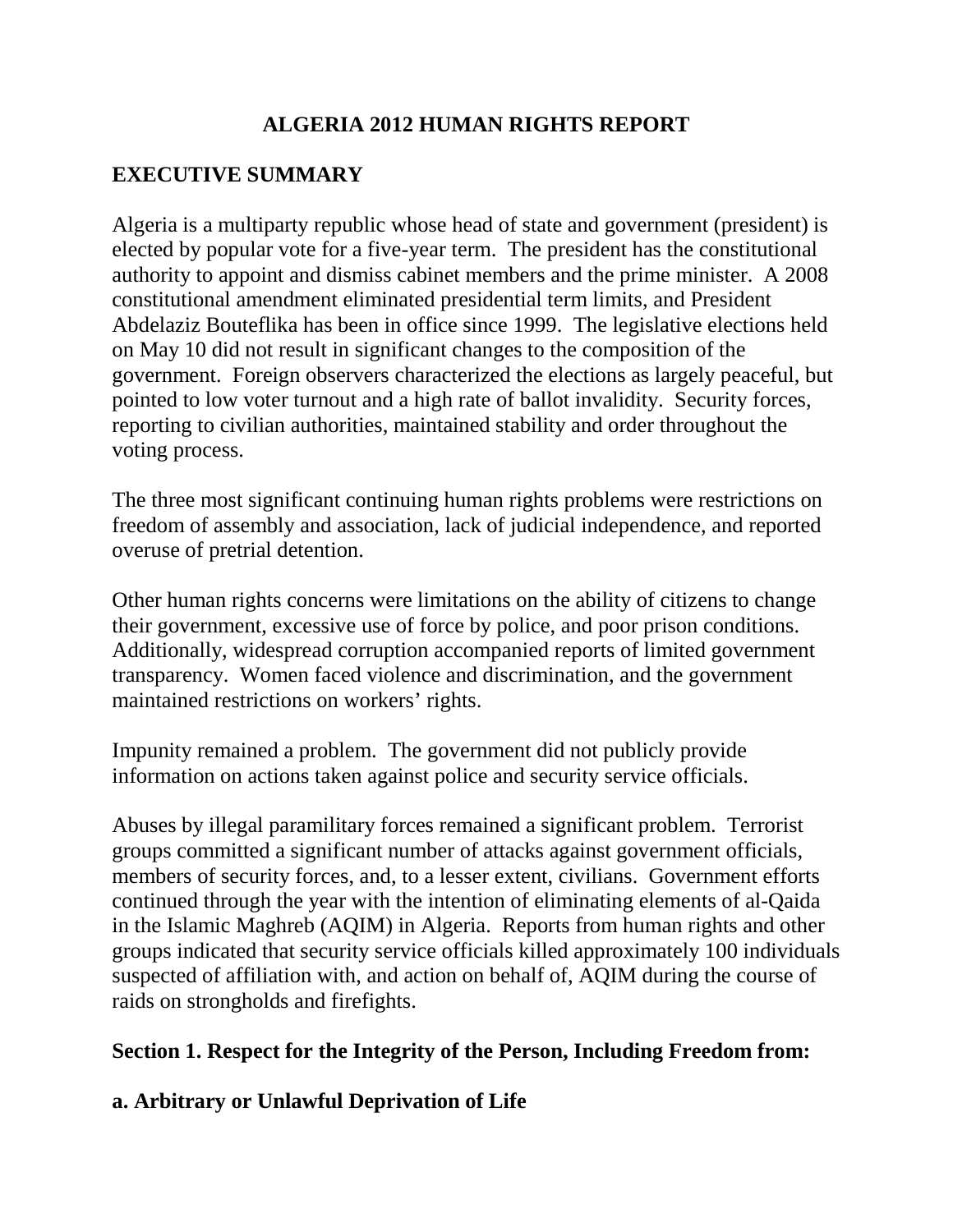On March 28, Said Tobal, a resident of Souala, a village near Algiers, died in the critical care unit of Lamine Debaghine-Bab El-Oued hospital. According to news sources quoting his mother, following his arbitrary arrest on March 19, Said was found "lying on the ground" with "clothes ripped, nearly unconscious… beaten like a dog." The hospital reported that Said suffered fractured ribs and vertebrae and damage to his spinal cord, injuries that doctors suggested indicated that Said had been abused during his arrest by police officers.

On July 12, Lasfar Said died of injuries sustained during clashes between police and members of the security forces while participating in a march toward Algiers of "communal guards" (auxiliary police force) demanding better wages and benefits. Estimates indicated that during July between 20,000 and 40,000 guards were involved in a march of approximately 50 kilometers (31 miles) to the capital, calling for an improvement of their status. Clashes between police and protesters resulted in 50 cases of injury.

In addition to frequent terrorist attacks carried out by AQIM in the Kabylie region, a new terrorist alliance emerged during the year in northern Mali--the Movement for Oneness and Jihad in West Africa (MUJAO). On March 3, MUJAO claimed responsibility for a suicide car bombing at a paramilitary police base in the Algerian province of Tamanrasset that resulted in injuries to 15 members of the gendarmerie, five civil protection officers, and three civilians, some of whom remained in serious condition. At year's end there was no new information on their condition.

#### **b. Disappearance**

Reported disappearances were generally instances of individuals apprehended by security forces and held for several days before their families were notified or they were released. In all cases during the year, security services indicated that the individuals were suspected of terrorism or terrorist collusion.

On July 17, according to the Algerian League for the Defense of Human Rights (LADDH), Zoubir Kaf disappeared. On July 18, his wife appeared at a local police station and at the headquarters of a local gendarmerie brigade in the area of Benaceur Benchohra to report his disappearance. A few days later, a uniformed soldier visited her at home to advise her that her husband was being held in a Department of Intelligence and Security (DRS) facility in the southern Algerian city of Ouargala.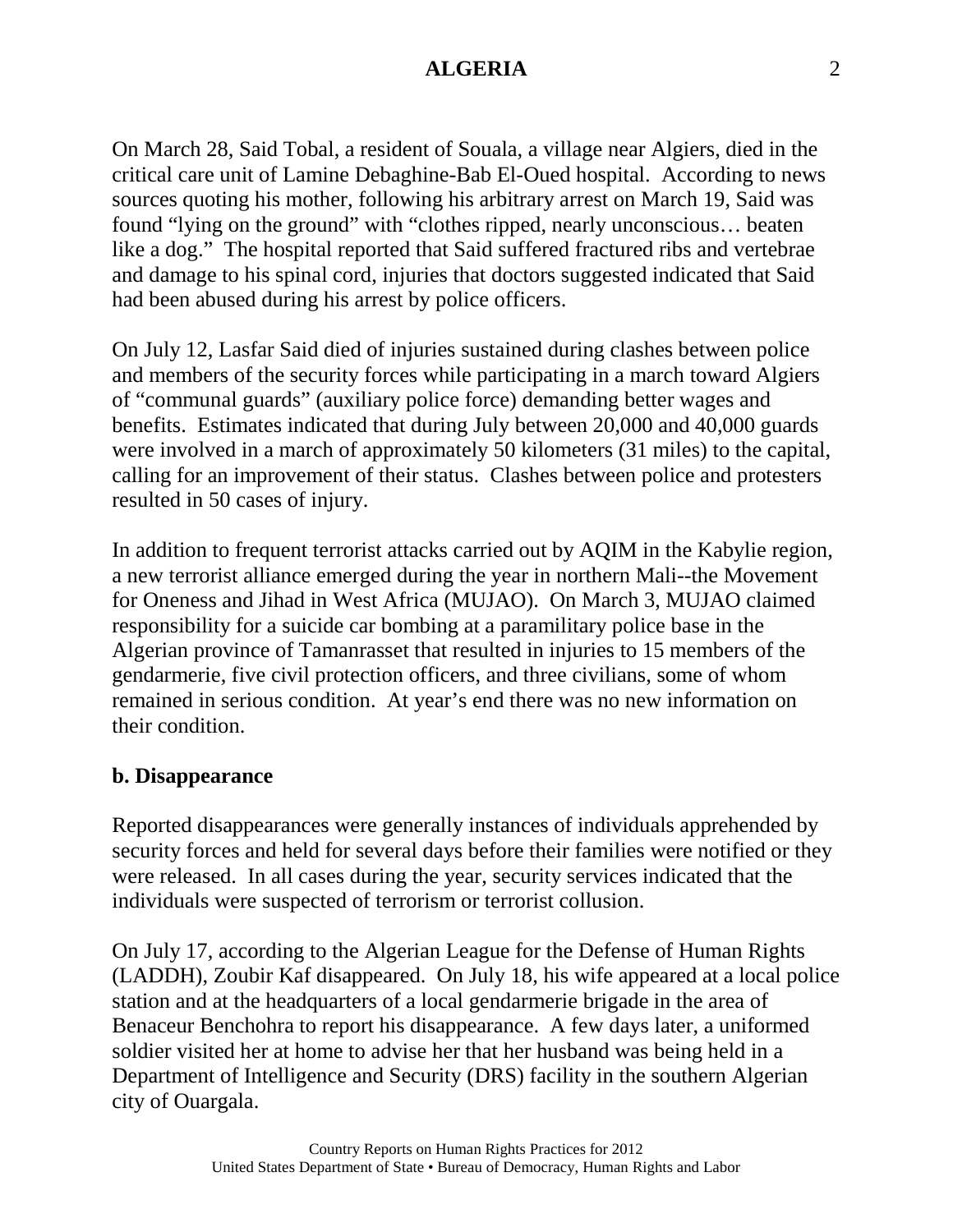There were no developments regarding the UN Human Rights Committee's June 2011 request that the government investigate the 1994 disappearance of Brahim Aouabdia in Constantine, or Alkarama's (an Algerian dissident organization based in Switzerland) January 2010 request for government investigation of the 1993 disappearance of Lakhdar Bouzenia.

Armed criminals conducted abuses against civilians, including kidnappings, false checkpoints, and extortion, particularly in areas east of Algiers and in the southern portion of the country. Security services reported 15 people were kidnapped from the area in 2012, some for ransom. Figures on total ransom payments were unavailable.

According to Abderahmane Arrar, president of Algeria's National Association for the Defense of Children (NADA), 1,500 cases of child abduction and disappearance were reported during the year throughout the country, including 55 in the city of Algiers.

Enforced disappearances, reportedly numbering in the thousands, were a significant problem during the 1990s. An estimated 8,023 persons remained missing or disappeared as a result of government actions between 1992 and 1999. Merouane Azzi, president of the legal body established to enforce the terms of the 2006 National Charter on Peace and Reconciliation, announced on August 12 that 90 percent of the families of the 6,541 registered disappeared had been compensated. He added that the remaining 10 percent had refused compensation and continued to demand information about the disappeared individuals.

#### **c. Torture and Other Cruel, Inhuman, or Degrading Treatment or Punishment**

The law prohibits such practices, but nongovernmental organizations (NGOs) and local human rights activists reported that government officials sometimes employed torture and abusive treatment to obtain confessions. Government agents can face prison sentences of between 10 and 20 years for committing such acts, and some individuals were tried and convicted. There were no reported cases of prosecution of security service officials during the year. In September government officials indicated that internal lists of prosecutions and convictions of security officials were maintained. Local and international NGOs asserted that impunity was a problem.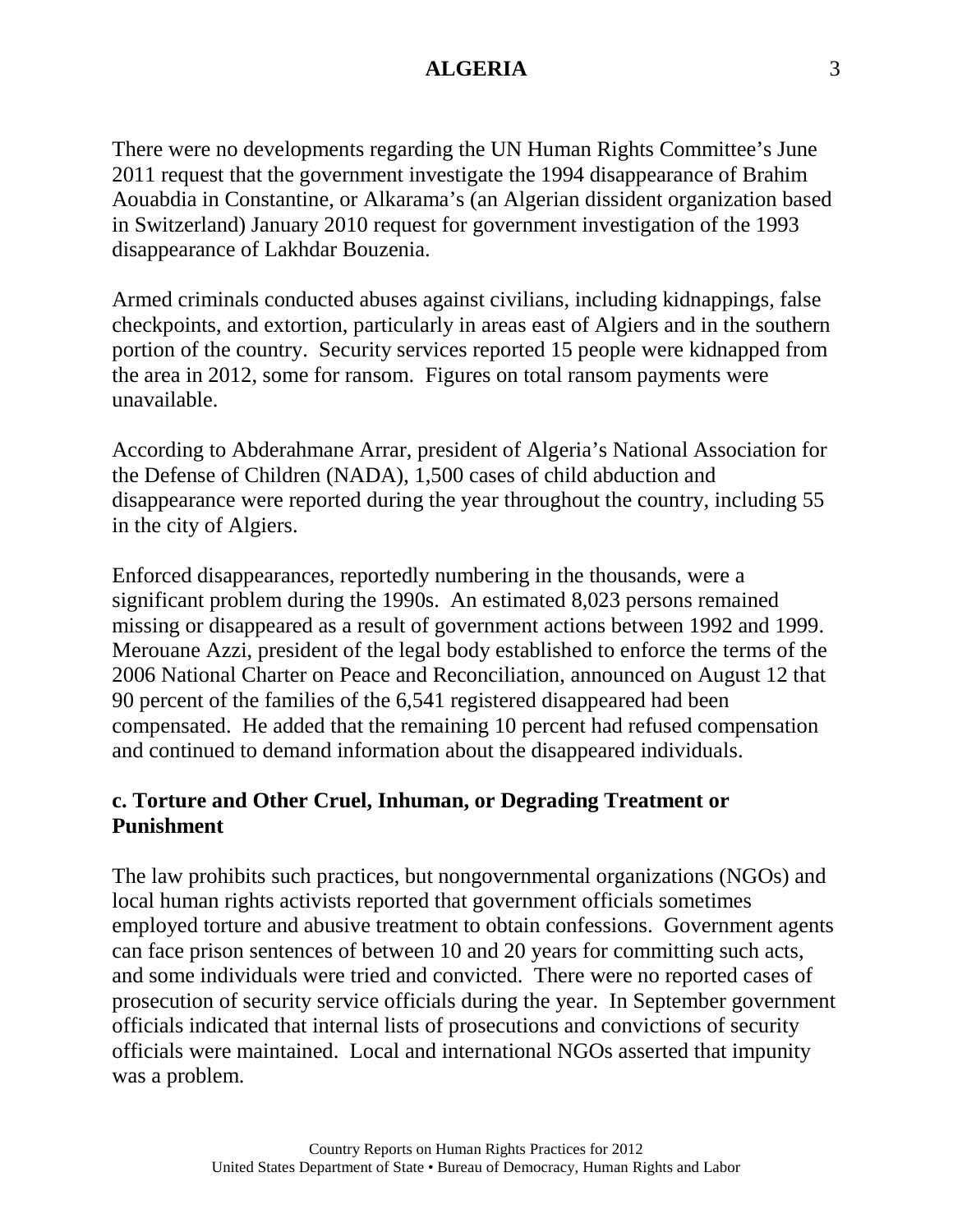Amnesty International (AI) maintained that Algerian security forces operated "unrecognized detention centers where detainees were at risk of torture or other illtreatment." Geneva-based NGO Alkarama reported plainclothes officers often inflicted abusive treatment upon those arrested on "security grounds."

# **Prison and Detention Center Conditions**

Physical Conditions: Prison conditions generally did not meet international standards, and the government did not permit visits to military, high-security, DRS, or standard prison facilities or to detention centers by independent human rights observers.

The approximate total number of prisoners and detainees in prisons and detention facilities was 55,000. Official government statistics indicated that pretrial detainees accounted for approximately 10 percent of this total, but observers disputed that percentage. Some observers, including government-appointed human rights officials, attributed overcrowding to "excessive use" of pretrial detention.

Officials generally held male and female prisoners separately, with conditions reportedly better for women than for men. Officials held juveniles separately from adults. Pretrial detainees were generally kept in separate detention facilities colocated with police stations, but were occasionally moved to prisons due to overcrowding. Individuals detained as terrorism suspects are held at facilities administered by the DRS. Some individuals previously detained at these facilities claimed abuse by security service officers, but there was no evidence that physical conditions at these facilities were markedly worse than those at standard prison facilities.

On June 18, Mohamed Smain, the 70-year-old former president of the LADDH was arrested and detained for 19 days at Relizane Prison. Upon his release, Smain described the prison as "hell" and the conditions therein as "bestial." He asserted that "[people] suffer horrors. Living conditions, the rules, everything is arbitrary and unfair. The detainees are not treated as human beings . . . When we condemn someone to prison in this country it is to humiliate and degrade him, not to see that he pays his debt to society. There were real mental tortures, and some go crazy."

Administration: Recordkeeping on inmates and detainees was substandard. The penal code permits the substitution of community service for imprisonment for nonviolent, first-time offenders whose crimes carry a maximum prison sentence of three years or less. No ombudsman exists to serve on behalf of prisoners or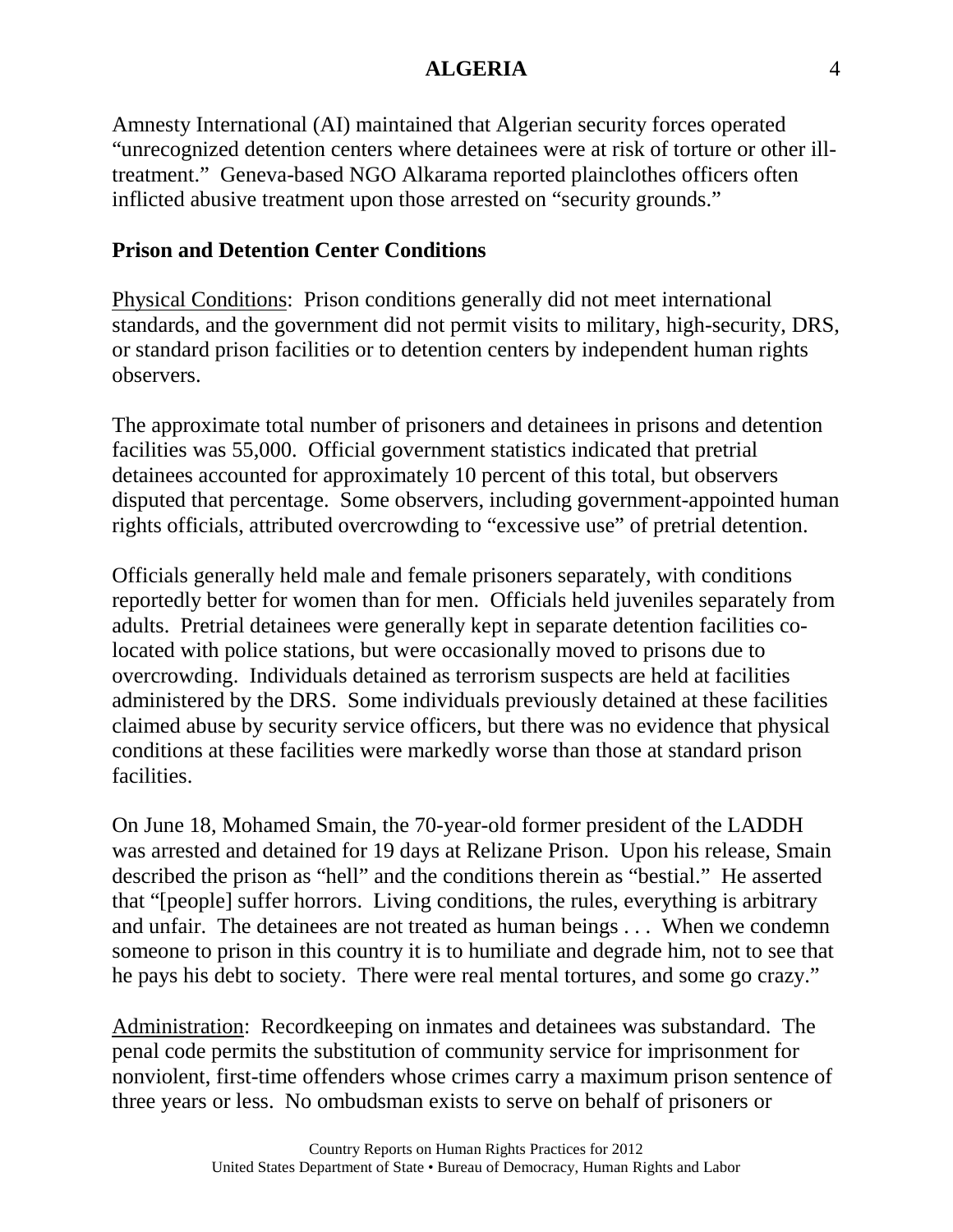detainees. Prisoners can submit uncensored complaints to penitentiary administration and those in standard facilities are permitted weekly visits by family members, who are authorized to provide detainees with food and clothing. All Muslim holy days are observed within all prisons, and authorities permit prisoners to participate in religious events and provide them with prayer space.

Monitoring: While the government allowed the International Committee of the Red Cross (ICRC) and local human rights observers to inspect low-security prisons and detention centers, they refused access to military and high-security prison and detention facilities. The ICRC conducted 43 visits to 43 facilities in 2011.

AI reiterated concerns about uninspected, "unrecognized" detention facilities operated by intelligence and security services, and expressed concern about the possibility that torture and abuse occurred therein.

# **d. Arbitrary Arrest or Detention**

Although the constitution prohibits arbitrary arrest and detention, there were reports of overuse of pretrial detention. The government-appointed head of the National Consultative Commission for the Promotion and Protection of Human Rights (CNCPPDH), Farouk Ksentini, noted that pretrial detention often was seen as an "implicit sign" of guilt, and also pointed to the concern that judges refused 90 percent of detainees' applications for "judicial control," a type of pretrial liberty utilized in lieu of a bail system.

# **Role of the Police and Security Apparatus**

General responsibility for maintaining law and order is shared by the 60,000 member Gendarmerie Nationale, which performs police functions outside of urban areas under the auspices of the Ministry of National Defense, and the 130,000 member Sureté Nationale, or national police force, organized under the Ministry of the Interior (MOI). The DRS is also organized under the Ministry of National Defense, and its various units perform law enforcement functions related specifically to terrorism and national security.

Impunity remained a problem. The criminal code provides mechanisms to investigate abuses and corruption, but the government did not provide public information on disciplinary or legal action against police, military, or other security force personnel, citing morale and security concerns.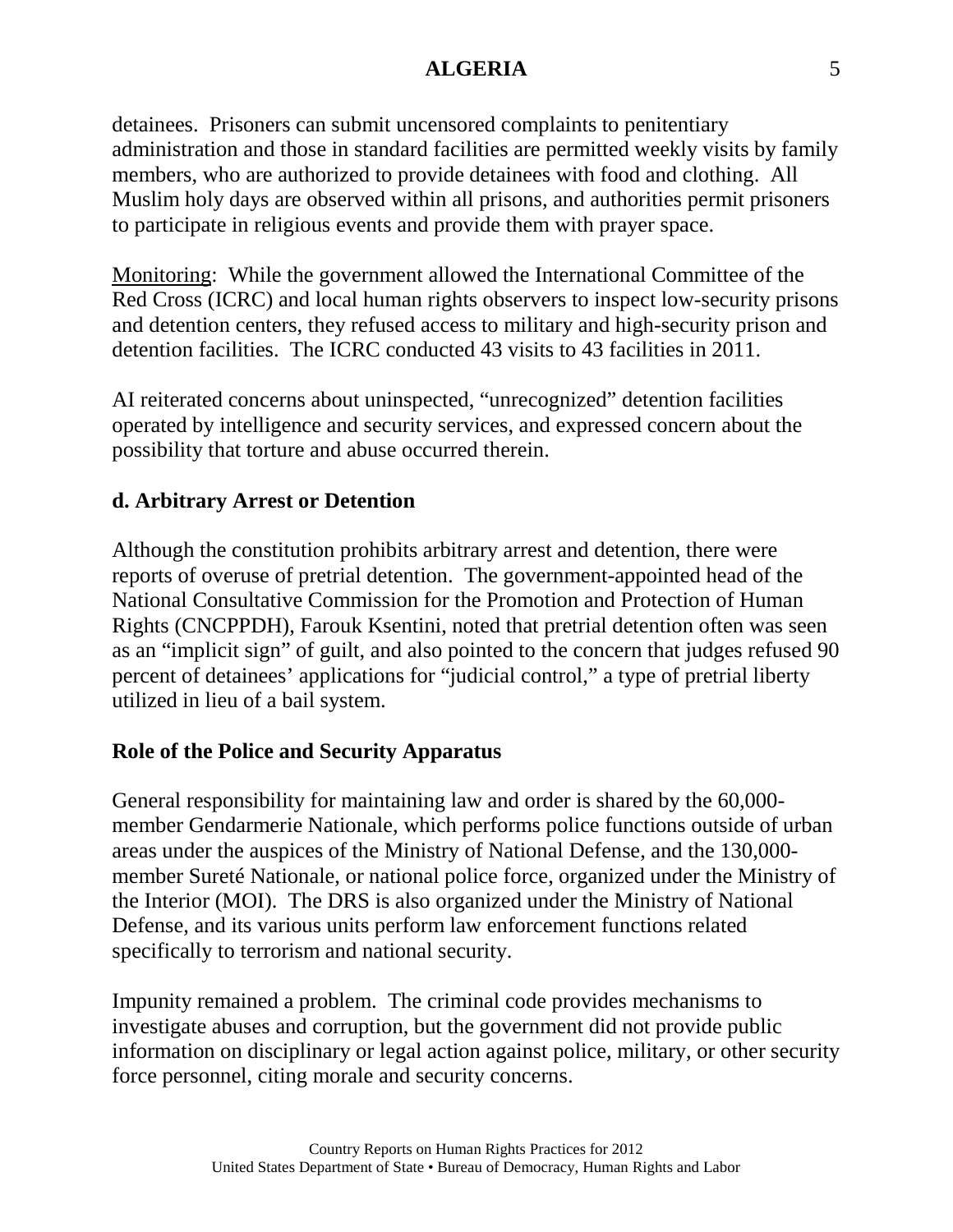The LADDH frequently criticized the government throughout the year for permitting security forces to commit abuses with impunity.

Members of security services participated in training programs administered by foreign governments, the ICRC, and other institutions that included human rights components.

During the year police responded to 17,017 civil disturbances nationwide, according to Abdelghani Hamel, director general of the national police.

### **Arrest Procedures and Treatment While in Detention**

According to the law, police must obtain a summons from the Prosecutor's Office to require a suspect to appear in a police station for preliminary questioning, but in practice this was not uniformly done. Summonses also are used to notify and require the accused and the victim to attend a court proceeding or hearing.

Police may make arrests without a warrant if they witness the offense. Public lawyers reported that procedures for warrants and summonses usually were carried out properly.

The constitution specifies that a suspect may be held in detention for up to 48 hours without charge. If more time is required for gathering additional evidence, the police may request that the prosecutor extend the suspect's detention to 72 hours. Those suspected of terrorism or subversion may be held legally for 12 days without charge or access to counsel under the law. Numbers of detainees held were unavailable at year's end. Confessions and statements garnered during this period are permissible to use in court. This period may be extended by application of a prosecutor to a judge. In practice the initial court appearance of a suspect in terrorism matters is not public. At the end of the 12-day period, the detainee has the right to request a medical examination by a physician of choice within the jurisdiction of the court. Otherwise the judicial police appoint a doctor. The certificate of the medical examination is then entered into the detainee's file.

There is no system of bail. In non-felony cases and in cases of individuals involved in terrorism that have exceeded a 12-day period and any authorized extension, suspects often were released on provisional liberty referred to as "judicial control" while awaiting trial. Under provisional liberty status, suspects are required to report weekly to the police station in their district, reside at an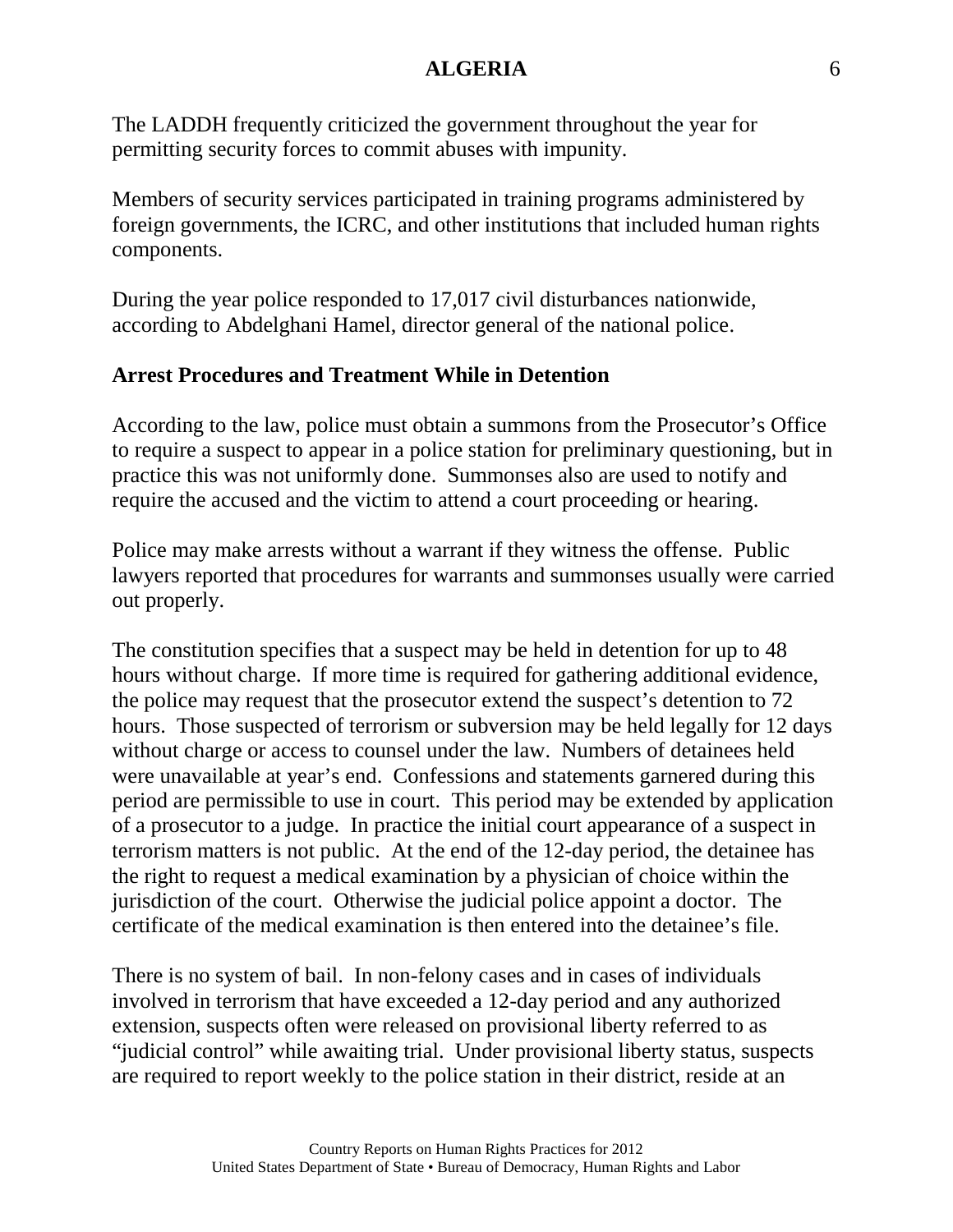agreed-upon address, and are forbidden to leave the country until a disposition is reached on the case.

Judges rarely refused prosecutorial requests for extending preventive detention, which by law can be appealed. Should the detention be overturned, the defendant has the right to request compensation.

Most detainees have prompt access to a lawyer of their choice, and the government provides legal counsel to indigent detainees. Some detainees were held incommunicado without access to their families or lawyers.

Arbitrary Arrest: Although the law prohibits arbitrary arrest and detention, authorities sometimes used vaguely worded laws to arrest and detain individuals considered to be disturbing public order. Both AI and the UN special rapporteur on freedom of speech criticized the country's law prohibiting unauthorized gatherings, calling for the law to be amended to require only notification as opposed to application for authorization. These observers, among others, pointed to the law as a significant source of arbitrary arrests intended to chill activist speech.

Throughout the year local news outlets reported on several cases involving union activists arrested on several separate occasions for participation in unauthorized protests. One of these activists, Yacine Zaid, gained attention when the Britishbased oil services conglomerate Compass Group fired him for union organizing. He successfully sued Compass for reinstatement at the European Court of Human Rights. The company reinstated Zaid's salary but did not permit him to return to work. Authorities arrested Zaid several times and typically held him for one or two days before releasing him on his own recognizance. On September 25, he was convicted of inciting an unauthorized gathering and given a suspended sentence of six months' imprisonment. One week later, he was arrested and detained by security service agents, but at trial he was acquitted of union organizing charges.

In April police arrested Abdelkader Kherba, a 32-year-old union activist and member of LADDH and the National Committee for the Defense of the Rights of the Unemployed (CNDDC), while he participated in a "sit-down" protest by justice sector workers demanding improvement of work conditions. On May 3, he was convicted of "incitement of a protest" by a court at Sidi Mohamed, in northwestern Algeria. The court pronounced a suspended sentence of one year of imprisonment and a fine of 20,000 dinars (DZD) (approximately \$260). On August 21, he was arrested for "insulting an official" after filming a demonstration by residents of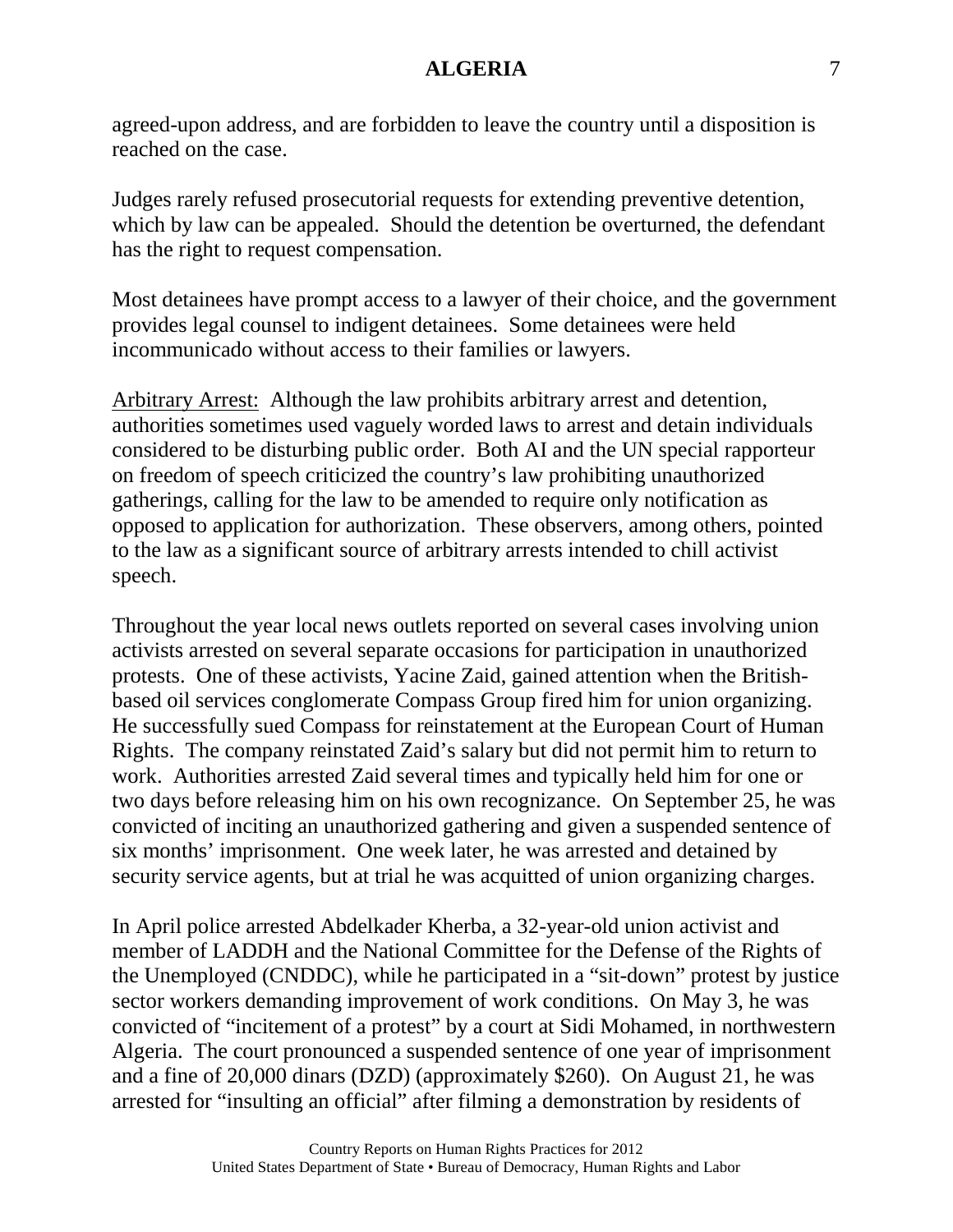Ksar el-Boukhari against routine water cuts. He began a hunger strike immediately upon his incarceration. On September 11, he was acquitted and released from prison.

On July 11, DRS agents arrested "cyberactivist" Saber Saidi. After being held for 11 days, he was brought before a court at El-Harrach on July 22 and charged with "incitement to terrorism" for posting videos of demonstrations by opposition groups and revolutionary groups in other parts of the Arab world, as well as sermons by Ali Belhadj, a leader of the banned Islamic Salvation Front. At year's end he remained in prison at El-Harrach awaiting trial.

Pretrial Detention: Prolonged pretrial detention remained a serious issue. Pretrial detainees were believed to comprise approximately 10 percent of the total detainee/prisoner population. The law does not provide a person in detention the right to a prompt judicial determination of the legality of the detention. AI reported several cases of individuals detained on security-related charges held in excess of the 12-day prescribed period.

Detention of Rejected Asylum Seekers or Stateless Persons: There were reports that the government deported some asylum seekers after trials without legal counsel given to the applicant. Refugees holding valid UN High Commissioner for Refugees (UNHCR) documentation were less likely to be deported, but reports indicated that a few unrecognized refugees were arrested on the basis of illegal entry and stay and were deported in the course of the year.

On December 13, the government announced that it would not seek to deport the estimated 25,000 asylum seekers resident in the country.

#### **e. Denial of Fair Public Trial**

While the constitution provides for an independent judiciary, the president exercises supreme judicial authority, and the executive branch limited judicial independence. In practice the judiciary was not impartial and was subject to influence and corruption. The constitution provides for the right to a fair trial, but in practice authorities did not always respect legal provisions regarding defendants' rights. The High Judicial Council is responsible for judicial discipline and the appointment of all judges. President Bouteflika serves as the president of the council.

#### **Trial Procedures**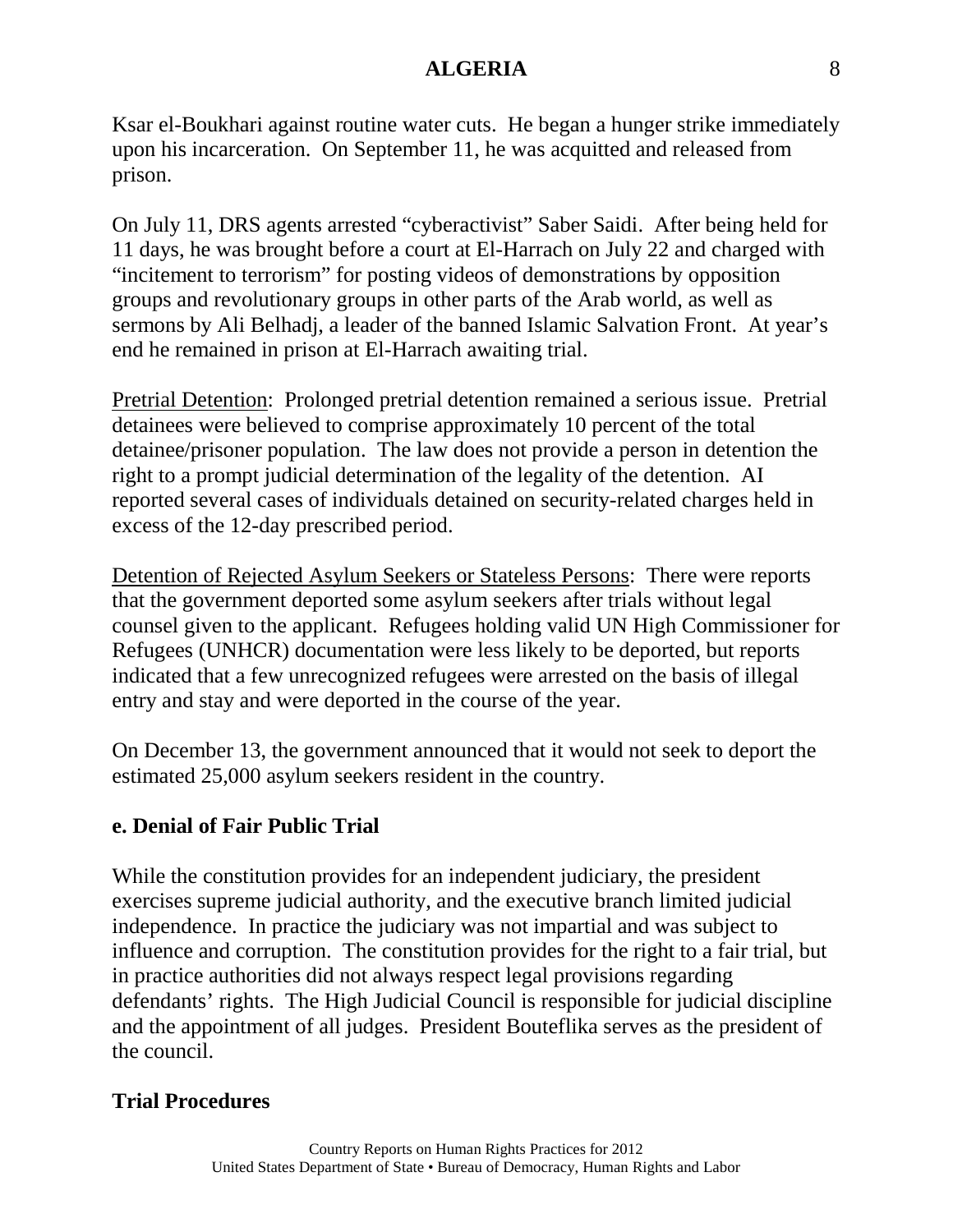The constitution provides for the right to a fair trial, but in practice authorities did not always respect legal provisions regarding defendants' rights. Defendants are presumed innocent and have the right to be present and to consult with an attorney, provided at public expense if necessary. Most trials are public and all are nonjury. Defendants can confront or question witnesses against them or present witnesses and evidence on their behalf. In the past, reports indicated that courts occasionally denied defendants and their attorneys access to government-held evidence, but there were very few reports of such incidents during the year. Defendants have the right to appeal. The testimony of men and women has equal weight under the law.

On March 29, supporters of Mohamed Babanadjar organized a sit-in in front of the Ministry of Justice (MOJ) to request that he be retried based on several accusations of defective investigation and trial procedures. In 2006, at the age of 21, Babanadjar was convicted of involvement in the October 2005 murder of local Algerian Red Crescent director Brahim Bazine in the southern city of Ghardaia and sentenced to death. He consistently insisted upon his innocence and spent most of the seven years of his incarceration on successive hunger strikes. A similar effort in 2009 resulted in the reduction of his sentence from death to life imprisonment.

#### **Political Prisoners and Detainees**

On July 11, "cyberactivist" Saber Saidi was arrested in public by DRS agents. After being held for 11 days, he was charged with "incitement to terrorism" for posting videos of demonstrations by opposition groups and revolutionary groups. At year's end he remains in prison at El-Harrach awaiting trial (see section 1.d.).

#### **Civil Judicial Procedures and Remedies**

The judiciary was neither independent nor impartial in civil matters and lacked independence in some human rights cases. Family connections and status of the parties involved influenced decisions. Individuals may bring lawsuits, and there are administrative processes related to amnesty, which may provide damages to the victims or their families for human rights violations and compensation for alleged wrongs.

#### **f. Arbitrary Interference with Privacy, Family, Home, or Correspondence**

The constitution prohibits such actions, although in practice government authorities infringed on citizens' privacy rights. According to human rights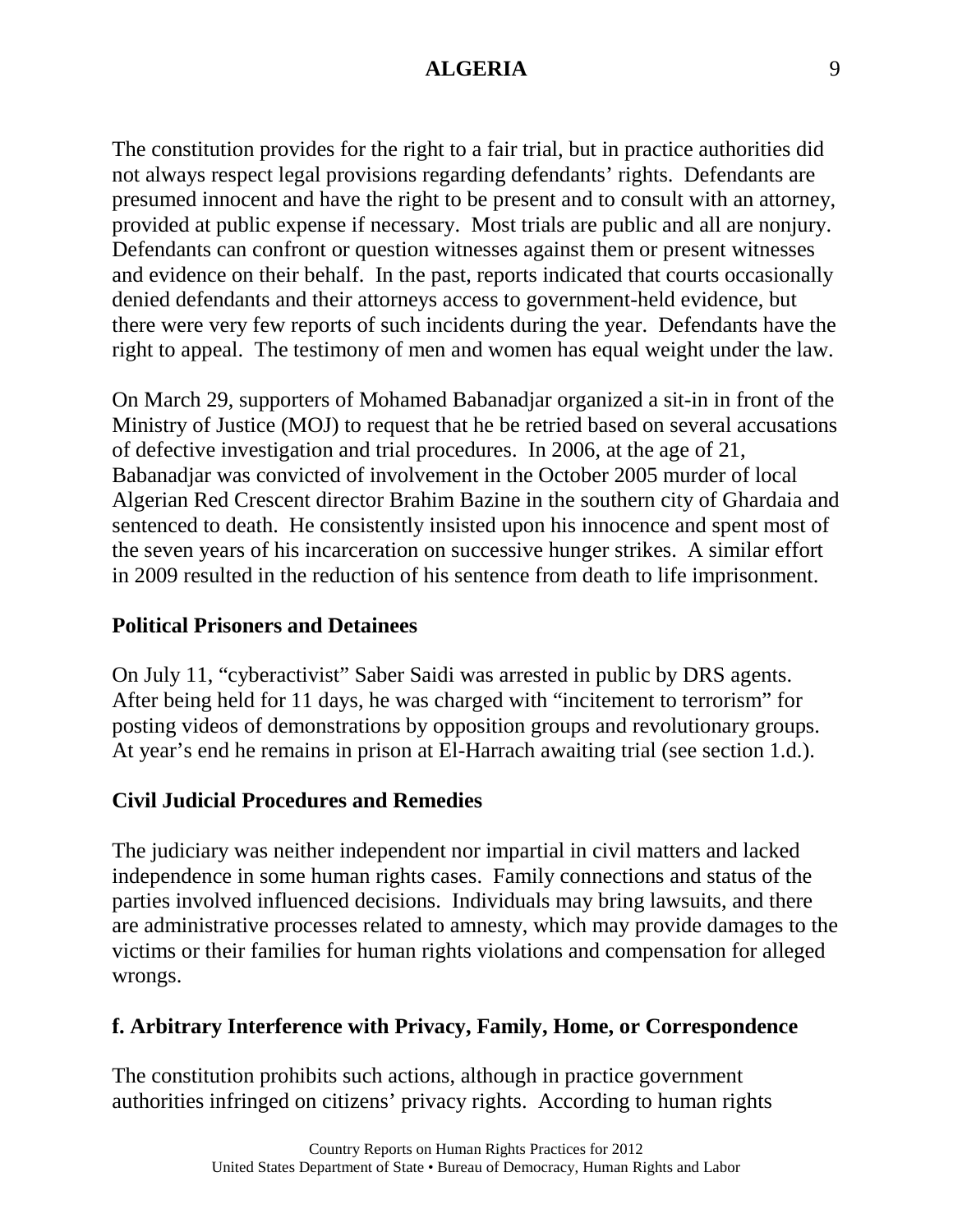activists, the government monitored the communications of political opponents, journalists, human rights groups, and suspected terrorists. Security officials reportedly searched homes without a warrant. Individuals reported unannounced home visits by security forces.

Use of Excessive Force and Other Abuses in Internal Conflicts: Government efforts continued through the year with the intention of eliminating elements of AQIM in Algeria. Reports from human rights and other groups indicated that security service officials killed approximately 100 individuals suspected of affiliation with and action on behalf of AQIM during the course of raids on strongholds and firefights.

# **Section 2. Respect for Civil Liberties, Including:**

# **a. Freedom of Speech and Press**

Although the constitution provides for freedom of speech and press, the government restricted these rights in practice through accusations of defamation and informal pressure on publishers, editors, and journalists.

Freedom of Speech: Individuals were not able to criticize the government publicly, and in practice citizens practiced self-restraint in voicing public criticism. The law criminalizing speech about the conduct of the security forces during the internal conflict of the 1990s remained in force, although there were no cases of arrest or prosecution under the law during the year.

Freedom of Press: Many political parties, including legal Islamic parties, had access to the independent press and used it to express their views. Opposition parties also disseminated information via the Internet and published communiques. Journalists expressed frustration over the near-impossibility of receiving information from public officials, and journalists and political cartoonists regularly criticized the government. Print media outlets relied on the government for physical printing materials and operations. The government maintained a monopoly on broadcast media despite a decree permitting the operation of independent broadcast media outlets. There were no cases of government interference in book publication during the year.

Violence and Harassment: On August 14, news outlets reported that throughout the year journalist Zouheir Ait Mouhoub experienced police harassment. Police officers reportedly subjected Mouhoub to verbal and physical intimidation,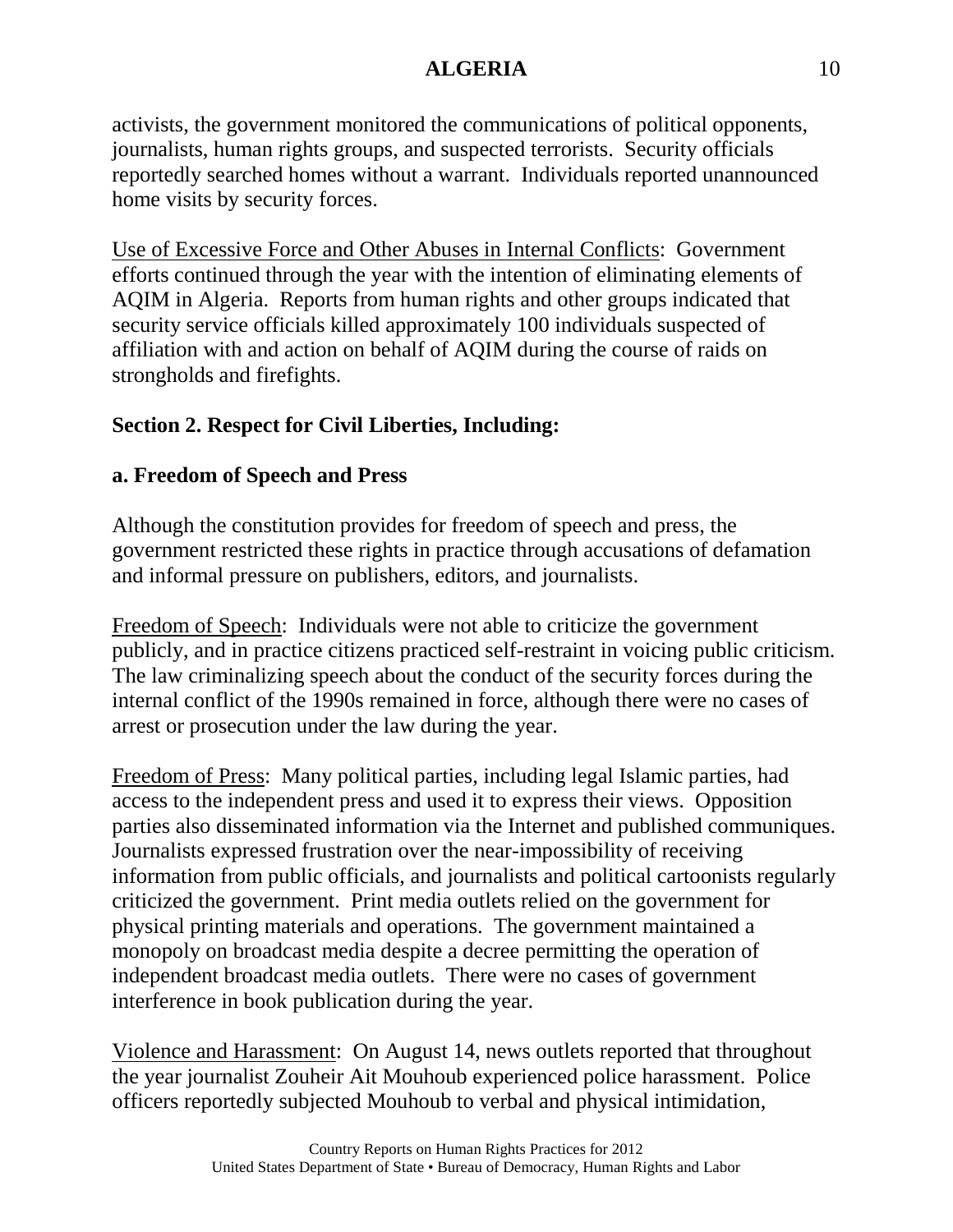unjustified body searches, interrogations, and unannounced home visits. He reportedly moved to a different city to escape the harassment. Mouhoub is an investigative journalist who has reported on sensitive issues related to organized crime in the informal economic sector.

On March 18, police officers reportedly beat Hanane Driss, a freelance reporter, and Mohamed Kadri, a photographer, while they were reporting on a protest rally in Algiers. On March 26, a spokesperson for the General Directorate of National Security (French acronym DGSN) announced that "severe measures" would be taken against those who committed those reprehensible acts against the two journalists." At year's end Driss' editor in chief reported that the police officers were subject to internal disciplinary measures and suspended.

The government did not take any specific steps to ensure the safety of journalists and independence of the media.

Censorship or Content Restrictions: Major news outlets faced indirect retaliation for criticism of the government. In January the editors of *El Watan*, an independent newspaper known to be critical of government policies, were summoned by the National Insurance Fund to pay approximately DZD 221 million (\$2.8 million) in unpaid social security contributions for collaborators and freelancers. The fund previously targeted other national newspapers, but collection procedures ceased following complaints by the editors. The law permits the government to censor imported books, but there were no cases in which the government exercised this authority during the year.

Libel Laws/National Security: NGOs and observers criticized the law on defamation as vaguely drafted and the definitions therein as failing to comport to internationally recognized norms. The law defines defamation as "any allegation or imputation of a fact offending the honor or consideration of a person, or of the body to which the fact is imputed." The law does not require that the fact alleged or imputed be false or that the statement within which it is contained be made with malicious intent to damage another individual's reputation. Defamation is not a crime, but carries high civil penalties ranging from DZD 100,000 to 500,000 (approximately \$1,300 to \$6,400).

Publishing Restrictions: Individuals who wish to initiate regular publications must obtain authorization from the government. The law requires the director of the publication to hold Algerian citizenship. The law additionally prohibits periodicals from receiving direct or indirect material support from foreign sources.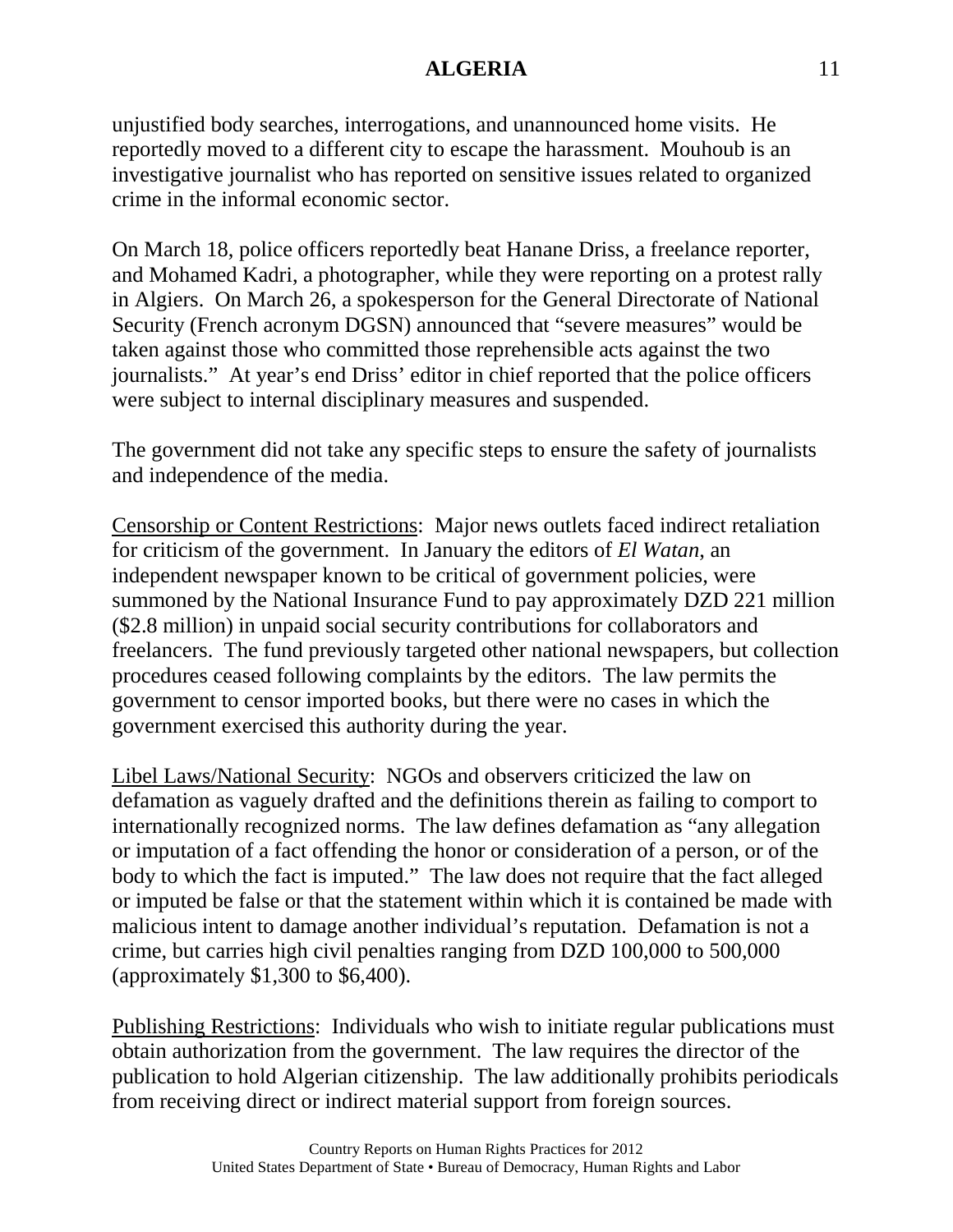Actions to Expand Press Freedom: The government ended its monopoly on broadcast media in September 2011, passing a law to permit private media companies access to radio and television airwaves.

# **Internet Freedom**

Access to the Internet generally was unimpeded, although the government monitored e-mail and social media sites. Individuals and groups could engage in the expression of views via the Internet, including by e-mail. Intelligence services closely monitor the activities of political and human rights activists on social media sites such as Facebook. Several activists report that even the slightest misstep in a Facebook update could result in arrest and questioning.

On June 27, a court in Algiers handed down an eight-month suspended prison sentence and a 1,000 euro (\$1,250) fine in the case of Tarek Mameri, a young blogger and activist. The court convicted Mameri, 23, of destroying property, setting administrative documents on fire, and inciting public gatherings based on videos he posted on his blog depicting him burning electoral placards and his voter registration card, and calling for a boycott of May parliamentary elections.

The law on cybercrime establishes procedures for using electronic data in prosecutions and outlines the responsibilities of service providers to cooperate with authorities. Under the law, electronic surveillance operations may be conducted to prevent offenses amounting to terrorist or subversive acts and infractions against state security pursuant to written authorization from a competent judicial authority.

By law Internet service providers face criminal penalties for the material and Web sites they host, especially if subject matters are "incompatible with morality or public opinion." The Ministries of Justice, Interior, and Information have oversight responsibilities. The cybercrime law provides sentences of six months to five years in prison and fines between DZD 50,000 and DZD 500,000 (\$640 to \$6,400) for users who do not comply with the law, including the obligation to cooperate with law enforcement authorities against cybercrime.

### **Academic Freedom and Cultural Events**

Academic freedom was generally restricted. Academic seminars and colloquiums occurred with limited governmental interference, but there were delays in issuing visas to international participants and instances where authorities denied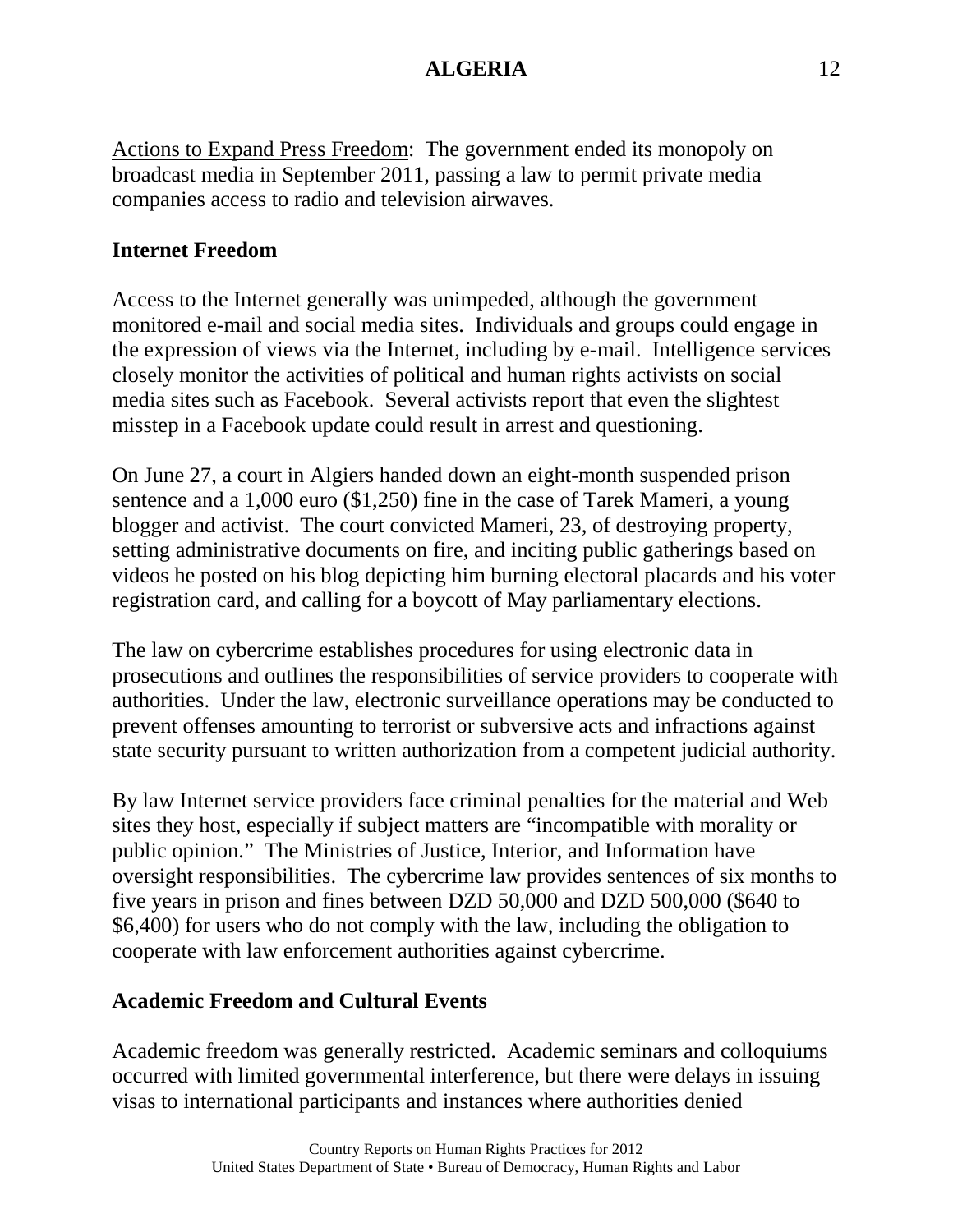international experts entrance. Participants and speakers invited to cultural and academic events whose biographies included references to community organizing or democracy promotion were often not given visas.

# **b. Freedom of Peaceful Assembly and Association**

Although the constitution provides for freedom of assembly and association, the government severely restricted the exercise of these rights in practice.

# **Freedom of Assembly**

The constitution provides for the right of assembly, but government practice continued to curtail this right. A ban on demonstrations in Algiers remained in effect and was utilized during the year to prohibit assembly within the city limits, most notably in the case of the communal guards. Authorities required citizens and organizations to obtain permits from the government-appointed local governor before holding public meetings. During the year the government restricted licenses to political parties, NGOs, and other groups to hold indoor rallies or delay permission until the eve of the event, thereby impeding publicity and outreach efforts by organizers. Hotels in Algiers and other major cities continued their historic practice of refusing to sign rental contracts for meeting spaces with political parties, NGOs, and civil associations without a copy of a written authorization from the MOI for the proposed gathering.

Throughout the year police dispersed unauthorized gatherings in Algiers or prevented marching groups of protesters from entering the city. Notably, police quickly and peacefully dispersed several gatherings organized on September 13 following the attacks on embassies and other diplomatic facilities in Libya, Egypt, Tunisia, and Sudan. Several groups of protesters attempted to assemble in locations throughout Algiers, but police prevented protesters from reaching foreign embassies without incident.

On September 22, about 100 protesters gathered outside the offices of the National Liberation Front (FLN) in Hydra, an upper-middle-class neighborhood of Algiers. Police monitored, but did not disperse, the protest, which continued for approximately three hours.

On December 26, a court in Algiers convicted 43 members of the communal guard of armed gathering, aggression against police officers, and obstruction of public avenues for their participation in a protest march from the city of Blida to Algiers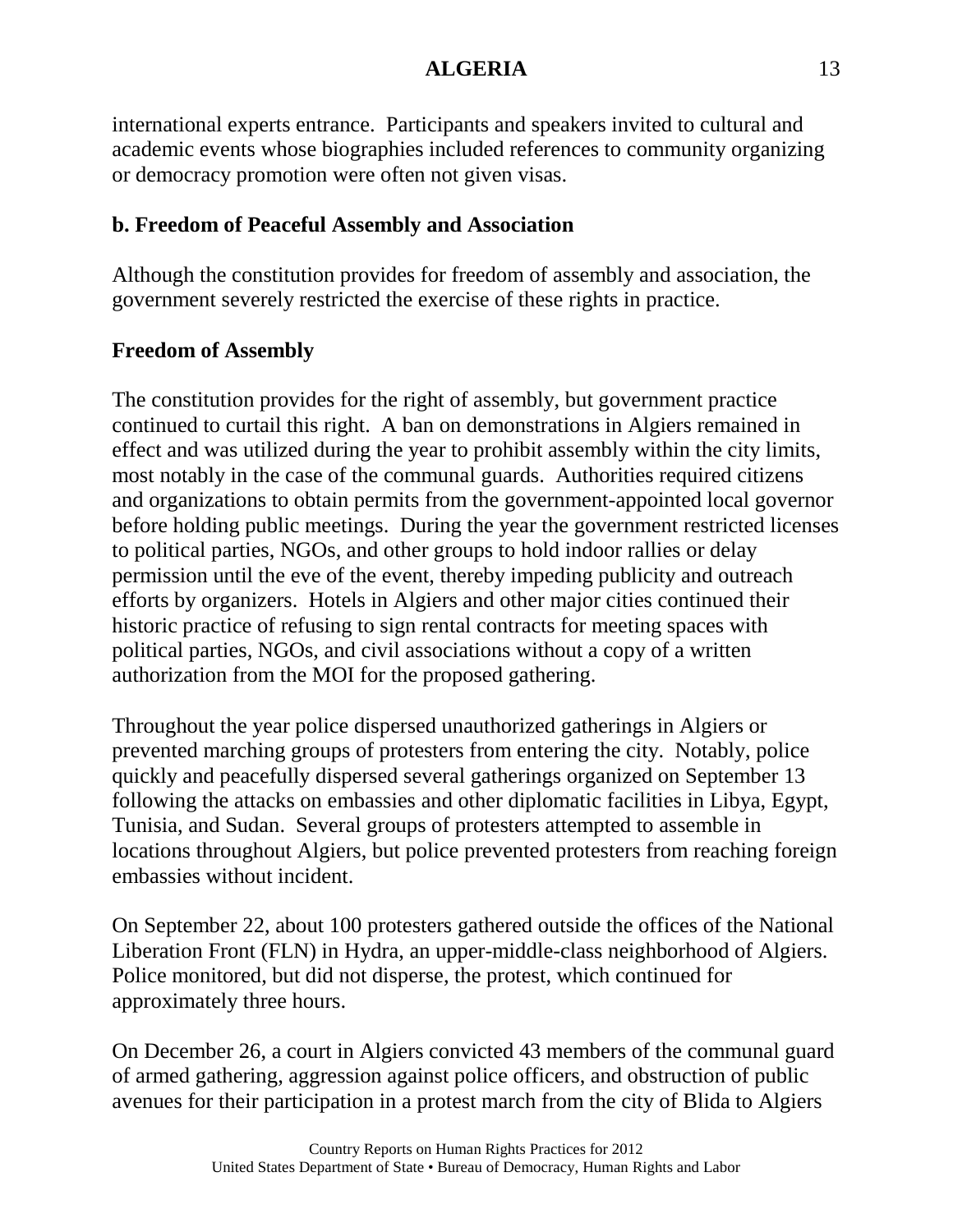on July 9. They were represented at trial by attorneys from LADDH and the Algerian Lawyers' Network for the Defense of Human Rights (RADDH). The July 9 march included approximately 40,000 of the estimated 93,000 members of local auxiliary police units established by authorities in 1994 to bolster local security during the government's extended action against terrorist elements. Several thousand protesters were detained on site on July 9 and released shortly thereafter as police worked to disperse the march; the government charged 43 "organizers" with the above-cited infractions. Defense attorneys contested the charges on factual grounds and indicated that they intended to appeal the verdict.

There were no cases during the year of police attempts to block demonstrators' mobile phones.

### **Freedom of Association**

The constitution provides for the right of association, but the government severely restricted this right in practice.

The law grants the government wide-ranging oversight of and influence in the dayto-day activities of civil society organizations. The law requires civil organizations to apply to the MOI for permission to operate. Once registered, organizations must inform the government of their activities, funding sources, and personnel, including notification when there are personnel changes. The law imposes an additional requirement that associations obtain government preapproval before accepting foreign funds. If organizations fail to provide required information to the government or attempt to operate with or accept foreign funds without authorization, they are subject to fines between DZD 2,000 and DZD 5,000 (approximately \$26 and \$64). The law's extensive requirements and uneven enforcement served as major impediments to the development of civil society. The law prohibits formation of a political party with a religious platform, but some political parties were widely known to be Islamist (notably the MSP). The government registered opposition parties that met the law's stringent requirements for political party registration, and during the year registered dozens of new political parties.

In September Ben Braham Nour Eddine, president of the Algerian Muslim Scouts and of Adwaa (a human rights and democracy advocacy NGO), indicated that the restrictions placed his organizations' programs in collaboration with the British Council in jeopardy. Eddine noted that after an uncertain few months, the government granted his organization a one-year exemption from the restrictions in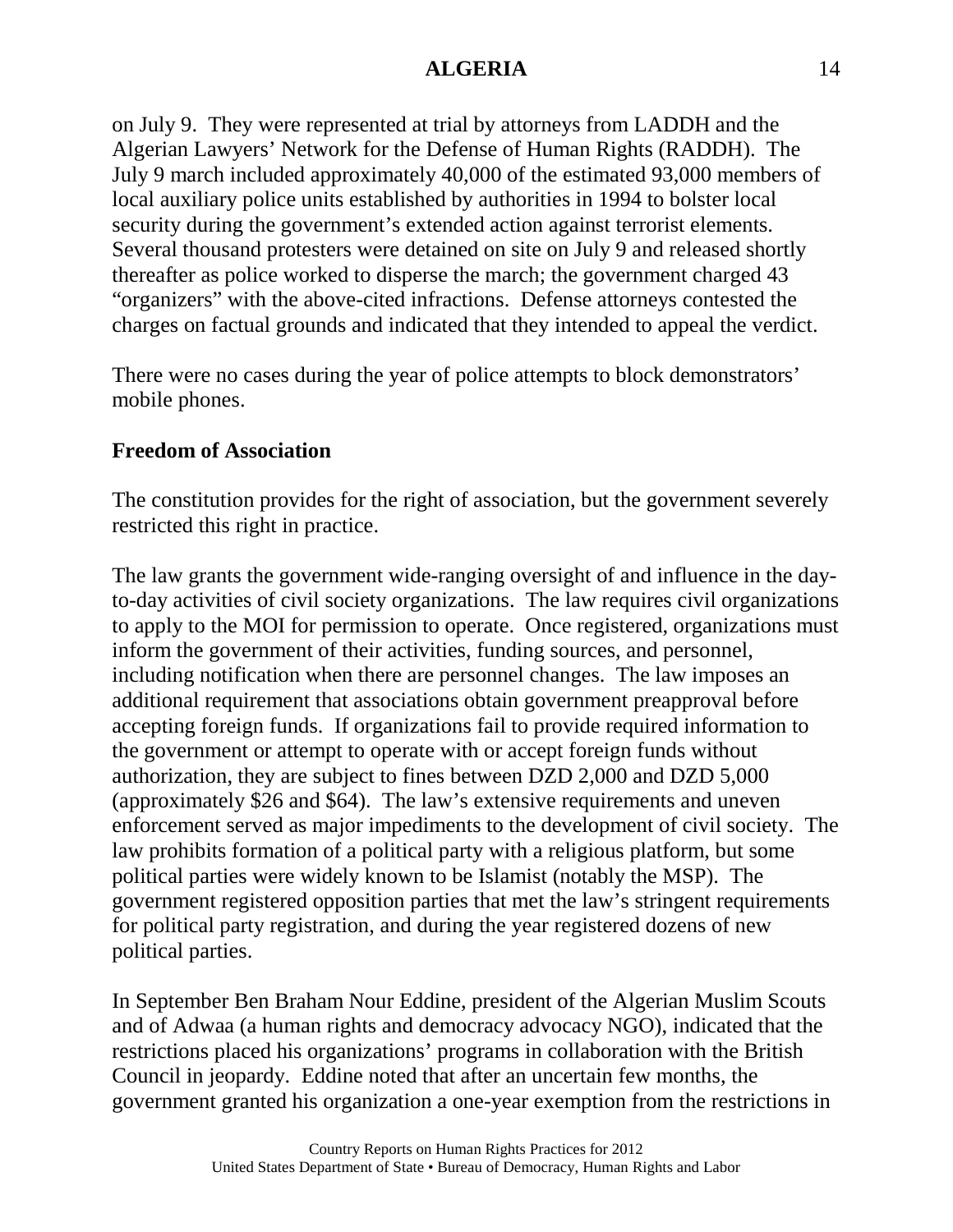order to pursue solutions to the funding issue. LADDH has largely ceased collaboration with external partners due to legal impediments.

The MOI may deny a license to or dissolve any group regarded as a threat to the government's authority or to public order, and on some occasions failed to grant in an expeditious fashion official recognition to NGOs, associations, religious groups, and political parties.

The government issued licenses and subsidies to domestic associations, especially youth, medical, and neighborhood associations. According to the MOI, there were 80,000 registered associations. Of that total, only a few hundred were functioning and credible independent national NGOs.

Despite these legal provisions and the specter of penalties for unauthorized operation, more than 100 unlicensed NGOs, such as women's advocacy groups, charitable organizations, and political advocacy groups focused on atrocities committed in the 1990s, operated openly. Unlicensed NGOs did not receive government assistance, and citizens were at times hesitant to associate with these organizations.

## **c. Freedom of Religion**

See the Department of State's *International Religious Freedom Report* at [www.state.gov/j/drl/irf/rpt.](http://www.state.gov/j/drl/irf/rpt)

# **d. Freedom of Movement, Internally Displaced Persons, Protection of Refugees, and Stateless Persons**

The constitution provides for freedom of movement, but the government restricted the exercise of this right in practice.

The government generally cooperated with the UNHCR and other humanitarian organizations in providing protection and assistance to internally displaced persons, refugees, returning refugees, asylum seekers, stateless persons, and other persons of concern.

In-Country Movement: The government maintained restrictions for security reasons on travel into the southern locales of El-Oued and Illizi, near hydrocarbon industry installations and the Libyan border, respectively. The government also prevented overland tourist travel between the southern cities of Djanet and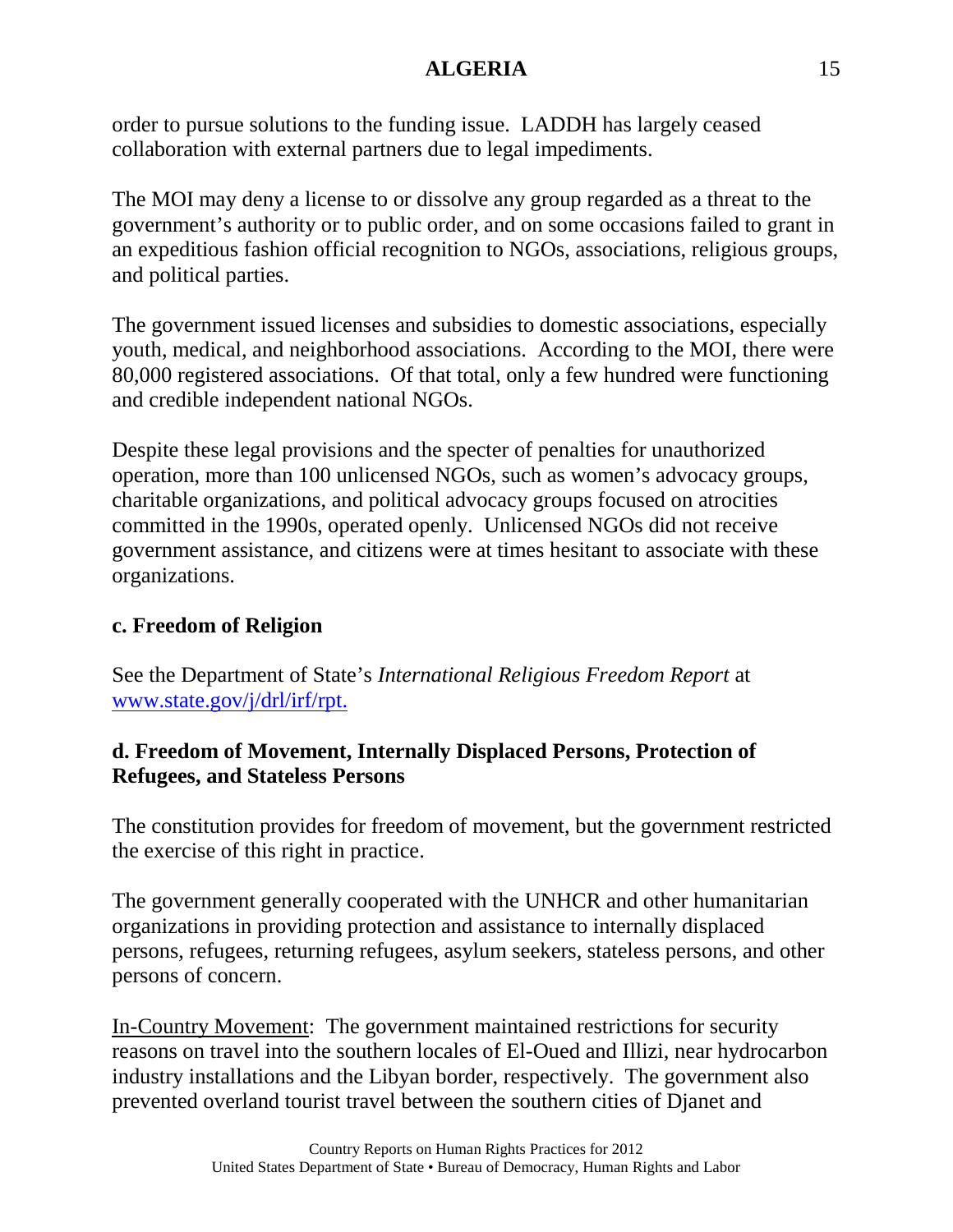Tamanrasset, citing the threat of terrorism. The government did not permit young men eligible for the draft who had not yet completed their military service to leave the country without special authorization, although the government granted such authorization to students and persons with special family circumstances, notably those individuals with family members residing in Western Sahara.

Foreign Travel: The family code does not permit those under age 18 to travel abroad without a guardian's permission. Married women under 18 years of age may not travel abroad without permission from their husbands, but married women over age 18 may do so.

#### **Protection of Refugees**

Access to Asylum: While the country's laws provide generally for asylum or refugee status, the government has not established a formal system through which displaced persons can request asylum. There were no reports that the government granted refugee status and asylum to new refugee applicants during the year. According to the UNHCR, the government did not accept UNHCR-determined refugee status for individuals from sub-Saharan Africa fleeing conflict, specifically Nigerians, Chadians, Malians, and Nigeriens. As of September 10, the office had registered 1,209 asylum cases (totaling 1,365 individuals) and had registered 199 recognized refugees. The majority of the asylum seekers were from Cameroon, Ivory Coast, and Nigeria; the "mandate" refugees were primarily from the Democratic Republic of the Congo, Iraq, and Palestine. The Algiers office also reported that in the last year it successfully resettled 27 refugees: 21 to the United States and six to Sweden. There was no evidence of any pattern of discrimination toward asylum applicants, but the lack of a formal asylum system made this difficult to credibly assess.

At the end of July, news outlets began reporting that as many as 12,000 Syrian nationals had arrived in Algeria since the spring. Over the following weeks, conflicting reports emerged from media, government, and NGO sources about the status of these displaced individuals, with media and government outlets insisting that the new arrivals did not want refugee classification and UNHCR personnel asserting that they had made plans to hire additional staff to accommodate Syrian demand for registration services. Syrians reportedly gathered in large numbers in downtown Algiers in the area of Port Said Square, and government officials responded by establishing a "Syrian National Welcome Center" in the beachfront area of Sidi Fredj and attempting to relocate the Syrians to it. Syrian children were allowed to attend school.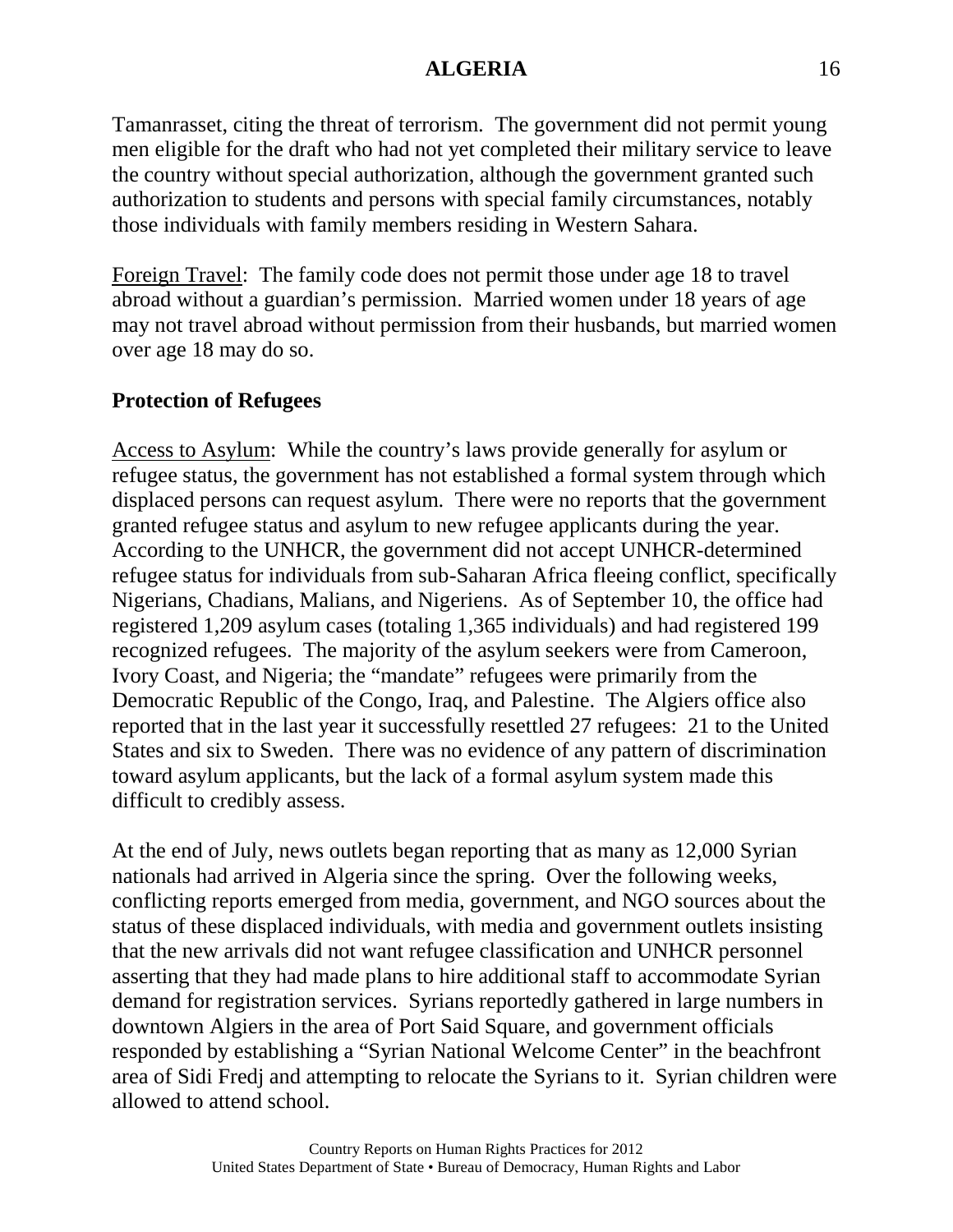Refoulement: In practice the government provided some protection against the expulsion or return of refugees to countries where their lives or freedom would be threatened because of their race, religion, nationality, membership in a particular social group, or political opinion, as was the case with the Sahrawi refugees to Western Sahara or Morocco. Authorities did not extend legal protections to asylum seekers from sub-Saharan Africa or Syria residing in Algiers.

Refugee Abuse: There were no cases of refugee abuse reported during the year. In 2011 there were unconfirmed reports of Libyan refugees who entered Algeria illegally and were arrested, held in detention centers, questioned for one to two days, and transported to Algeria's border with Mali and Niger. International organizations active in refugee affairs reported that Libyan refugees did not seek services during the year.

Employment: The government did not make provision for refugee employment. Refugees relied largely on remittances from family, the support of local family and acquaintances, and assistance from the Algerian Red Crescent. A Syrian man interviewed at the Syrian National Welcome Center at Sidi Fredj indicated that he attempted to start an informal business upon arrival in Algiers, but quickly ran out of money and relocated to the welcome center.

The government provided protection to an estimated 90,000 Sahrawi refugees who departed Western Sahara after Morocco took control of the territory in the 1970s. The UNHCR, World Food Program, Algerian Red Crescent, and other organizations also assisted Sahrawi refugees. Neither the government nor the refugee leadership allowed the UNHCR to conduct a registration or complete a census of the Sahrawi refugees.

Access to Basic Services: Sahrawi refugees lived predominantly in camps near the city of Tindouf, administered by the Popular Front for the Liberation of the Saguia el Harma and Rio de Oro (Polisario). The remote location of the camps and lack of government presence resulted in lack of access to employment, basic services, education, police, and courts for Sahrawis. Access to basic services for other refugee groups (notably Malians, Syrians, and Nigeriens) were difficult to assess at year's end. The government announced that refugee children would be permitted to attend school, but refugees and international organizations reported on the difficulty experienced by refugee children in their attempts to integrate into Algerian schools.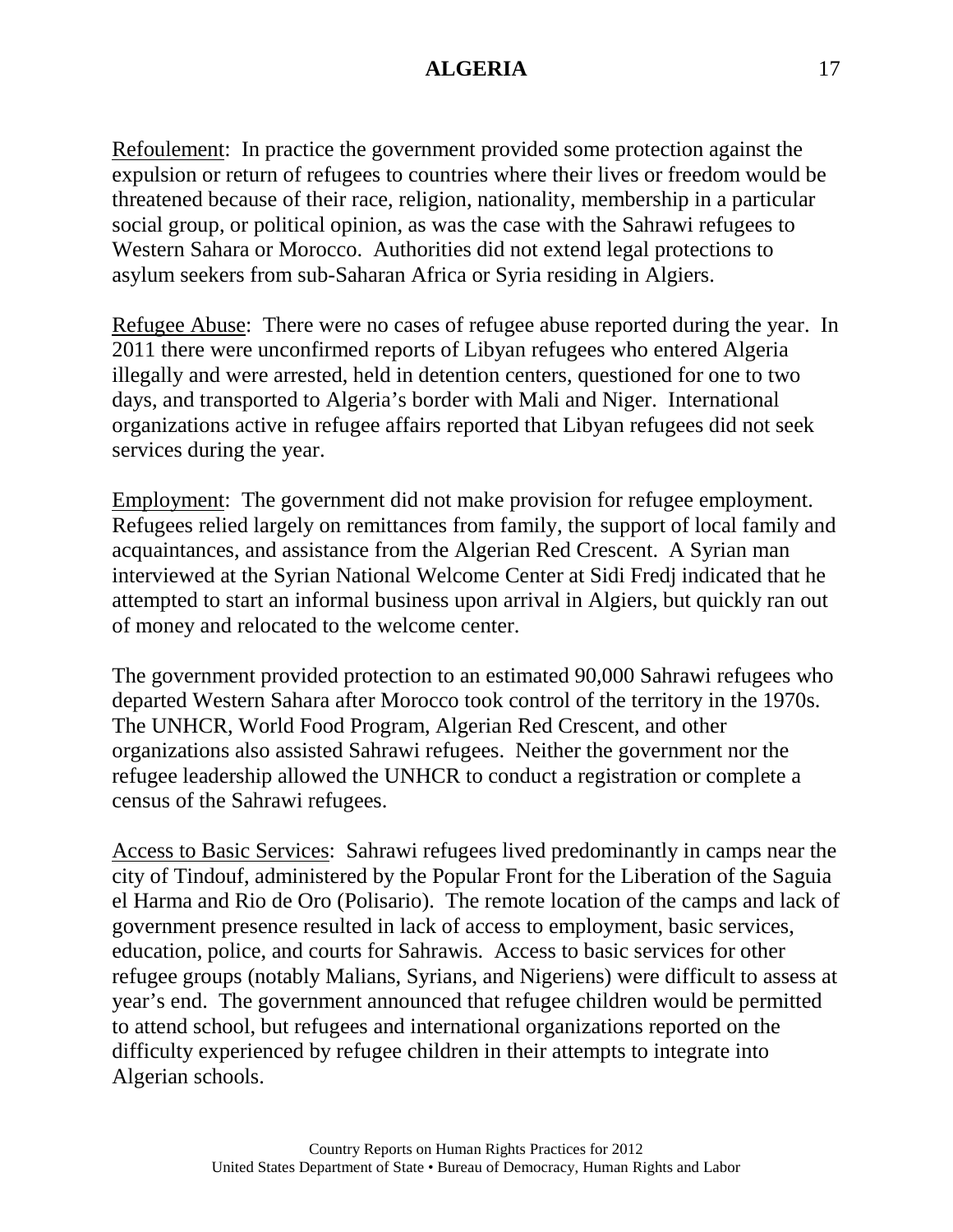Durable Solutions: The government generally did not accept refugees from third countries for resettlement. The Sahrawi refugees have not sought local integration or naturalization during their 40-year stay in the Tindouf refugee camps, and their government-in-exile, the Polisario, continued to call for a referendum on independence in Western Sahara. Other refugee groups did not seek resettlement, local integration, or naturalization, expressing an intention to return to their home countries when conditions were stable, or to move on to Europe.

Temporary Protection: The law did not provide formal temporary protection to individuals who may not qualify as refugees, but at year's end the government announced that individuals determined to be fleeing political instability would not be deported.

# **Section 3. Respect for Political Rights: The Right of Citizens to Change Their Government**

The constitution provides citizens the right to change their government peacefully, but it was significantly limited in practice. Restrictions on freedom of assembly and association, as well as restrictions on political party activities, also limited this right.

### **Elections and Political Participation**

The constitution mandates presidential elections every five years. In 2008 parliament removed the constitutionally mandated presidential term limits, thereby granting Bouteflika unlimited terms.

Recent Elections: Dozens of new parties took part in legislative elections held on May 10. Five hundred international observers (from the European Union, Arab League, National Democratic Institute, and Carter Center, among others) monitored voting and appraised the process as generally favorable, though they criticized the government's refusal to grant access to voter registration lists. Opposition groups claimed widespread fraud. The FLN won the largest number of seats, nearly doubling its share; the RND maintained its previous level of representation, thereby leaving the balance of power the same after the elections. Smaller parties (such as the Socialist Workers Party) criticized provisions of the election law that awarded seats only to those parties that won at least 5 percent of the vote and apportioned seats won by sub-five-percent parties to larger, successful parties. This latter provision has been cited as the main factor in the FLN's maintenance of power. In December elections for the Senate, the upper house of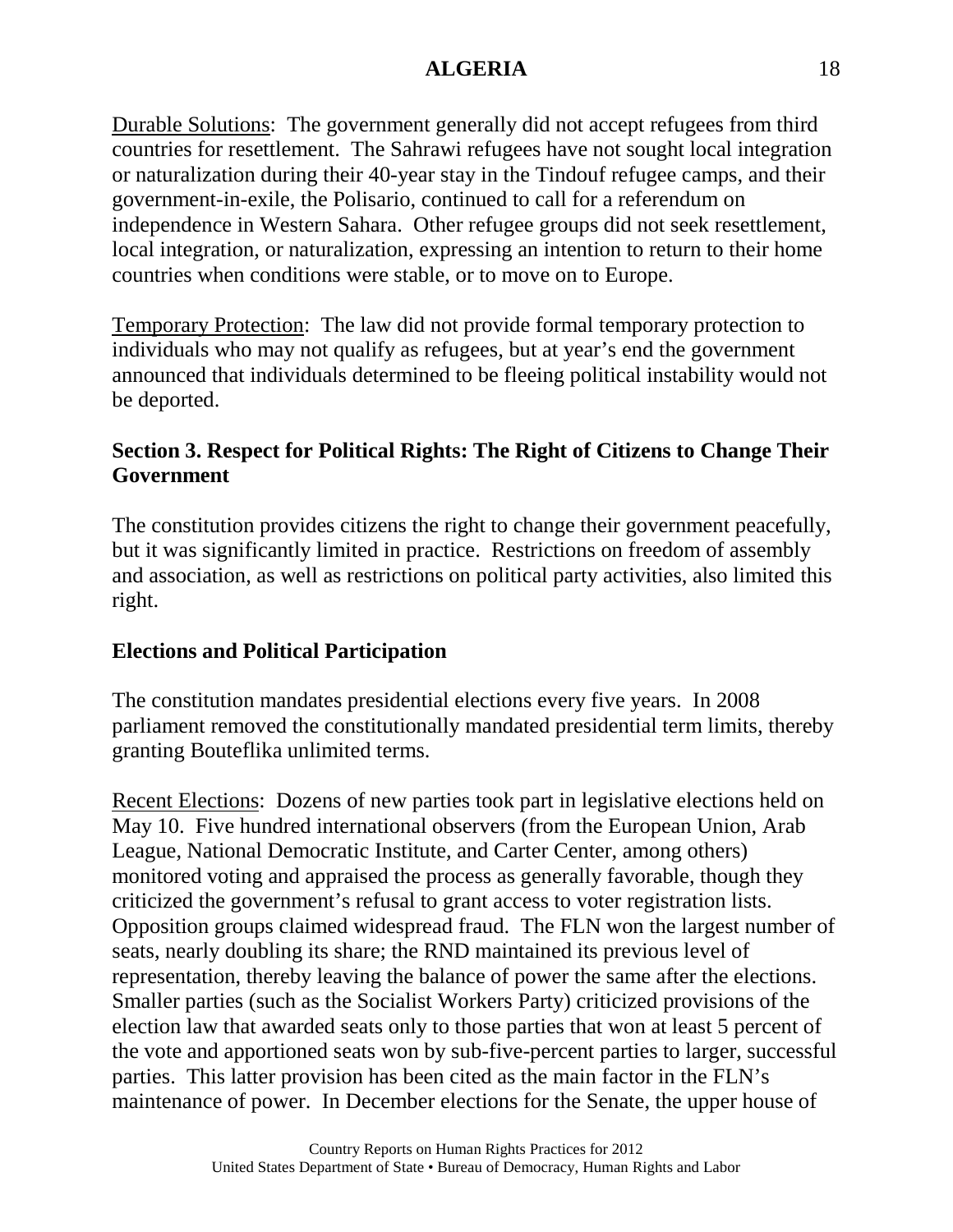parliament, the RND won the majority of seats. The previously dominant FLN lost seats. Under the law the president is entitled to appoint one-third of the Senate seats; at year's end he filled the seats with several former cabinet ministers.

The government officially estimated turnout at 43 percent, a figure that opposition parties and experts argued was grossly inflated. The Algerian Press Service reported early turnout estimates of 15 percent.

Political Parties: Under pressure to reform after the events of 2011's "Arab Spring," President Bouteflika approved the establishment of 23 new political parties and an increase in the number of seats in parliament from 389 to 462. Many of the newly authorized parties were opposition parties. All political parties must apply for authorization to the MOI.

There were no cases during the year of government violence against members of the political opposition, and no cases of interference with the right of members of the political opposition to organize, stand for election, or seek votes.

Pursuant to the constitution, all parties must have a "national base;" that is, a party must have received 4 percent of the vote or at least 2,000 votes in 25 wilayas (provinces) in one of the last three legislative elections to participate in national elections, making it very difficult in practice to create new political parties. It is illegal for parties to be based upon religion, ethnicity, gender, language, or region.

The law allows for political party youth wings. No local civil society groups were accorded electoral observer status of the type accorded to organizations like the National Democratic Institute and the Carter Center.

The law does not place significant restrictions on voter registration, but implementation of voter registration and identification laws proved inconsistent and confusing during elections held during the year. NDI, in its report on the May legislative elections, highlighted confusion over identification requirements.

Membership in the Islamic Salvation Front (FIS), a political party banned since 1992, remained illegal. The law also bans political party ties to nonpolitical associations and regulates party financing and reporting requirements. According to the law, political parties cannot receive direct or indirect financial or material support from any foreign parties. The law also stipulates that resources are collected from contributions of the party's members, donations, and revenue from its activities, in addition to possible state funding.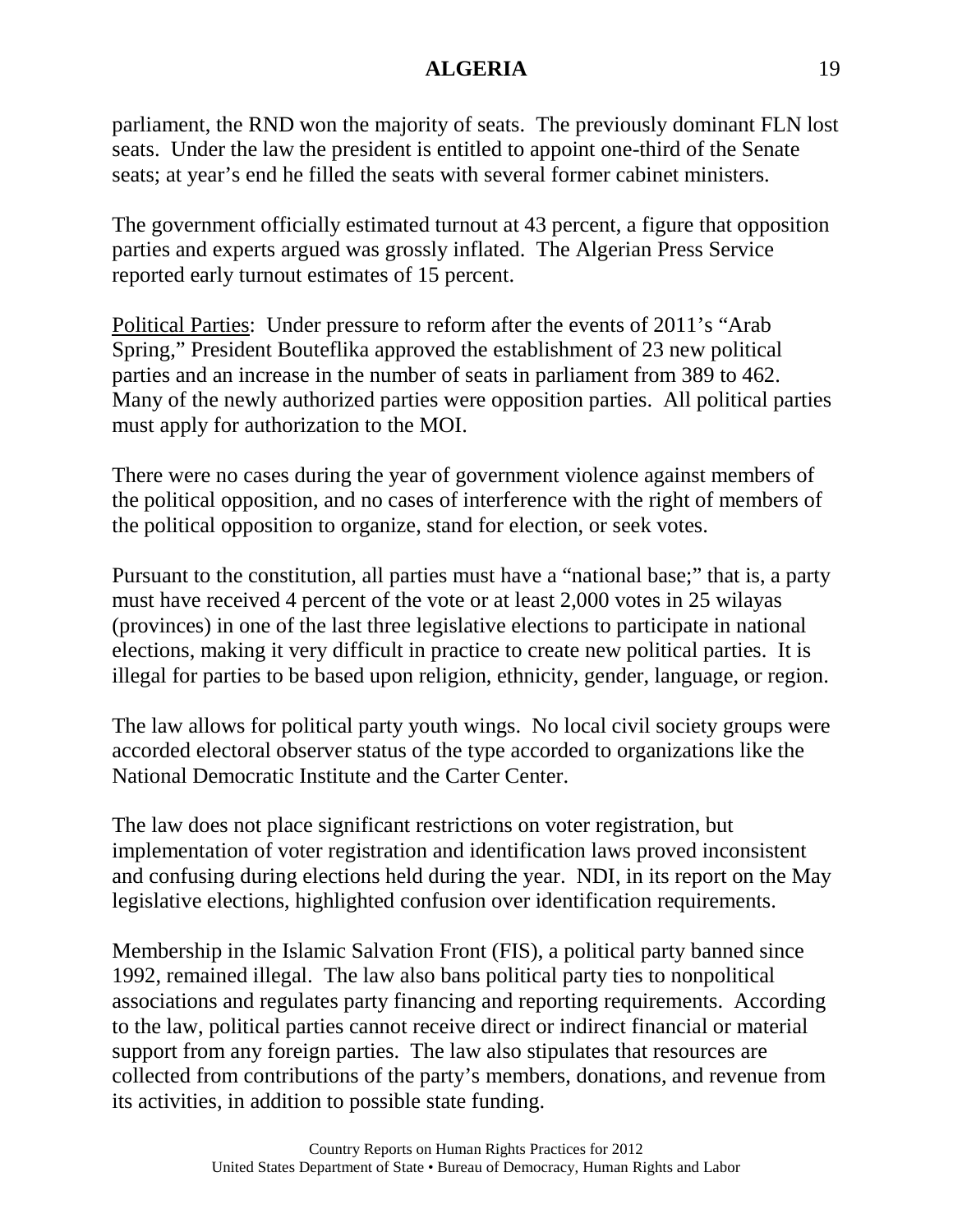Participation of Women and Minorities: The law requires that the government promote political rights for women by encouraging increased female representation within elected assemblies. A new law implemented in January mandated that 30 percent of all candidates on electoral tickets be women. In accord with this amendment, of the 462 candidates elected to parliament in May, 147 were women, increasing their rate of representation from 8 percent in 2007 to 31 percent in 2012.

Three women held seats in the cabinet, a woman led the Workers Party, and three major political parties--the FLN, National Rally for Democracy, and RCD--had women's divisions headed by women. In nationwide local elections held in November, only four of 1,514 mayors elected were women.

The ethnic Amazigh (Berber) population of approximately 10 million participated freely and actively in the political process and represented one-third of the government.

# **Section 4. Corruption and Lack of Transparency in Government**

The law provides for criminal penalties of two to 10 years in prison for official corruption. Corruption remained a problem as reflected in World Bank governance data.

The law does not require elected and senior officials to declare their assets and provides parliamentary immunity in certain cases. However, presidential decrees published in 2006 make high-level government officials subject to other financial disclosure laws. The decrees also stipulated the formation of an anticorruption agency, which was formed by year's end. Corruption throughout the government stemmed largely from the bloated nature of the bureaucracy and a lack of transparent oversight. Government contracts for housing in particular were often not enforced, and government-subsidized housing units were often of substandard construction as a result.

In June an Algiers court found two Chinese firms guilty of corruption related to bribes paid to executives of state-owned telecom company Algerie Telecom between 2003 and 2006. Three officials of the firms were sentenced *in absentia* to ten-year prison terms; at year's end the government's bid for their extradition from China was unsuccessful. The firms were fined DZD 3 million (approximately \$38,600) and were subject to a two-year ban on tender competition. In addition, two Algerian Telecom executives, Mohamed Boukhari and Chami Madjodoub,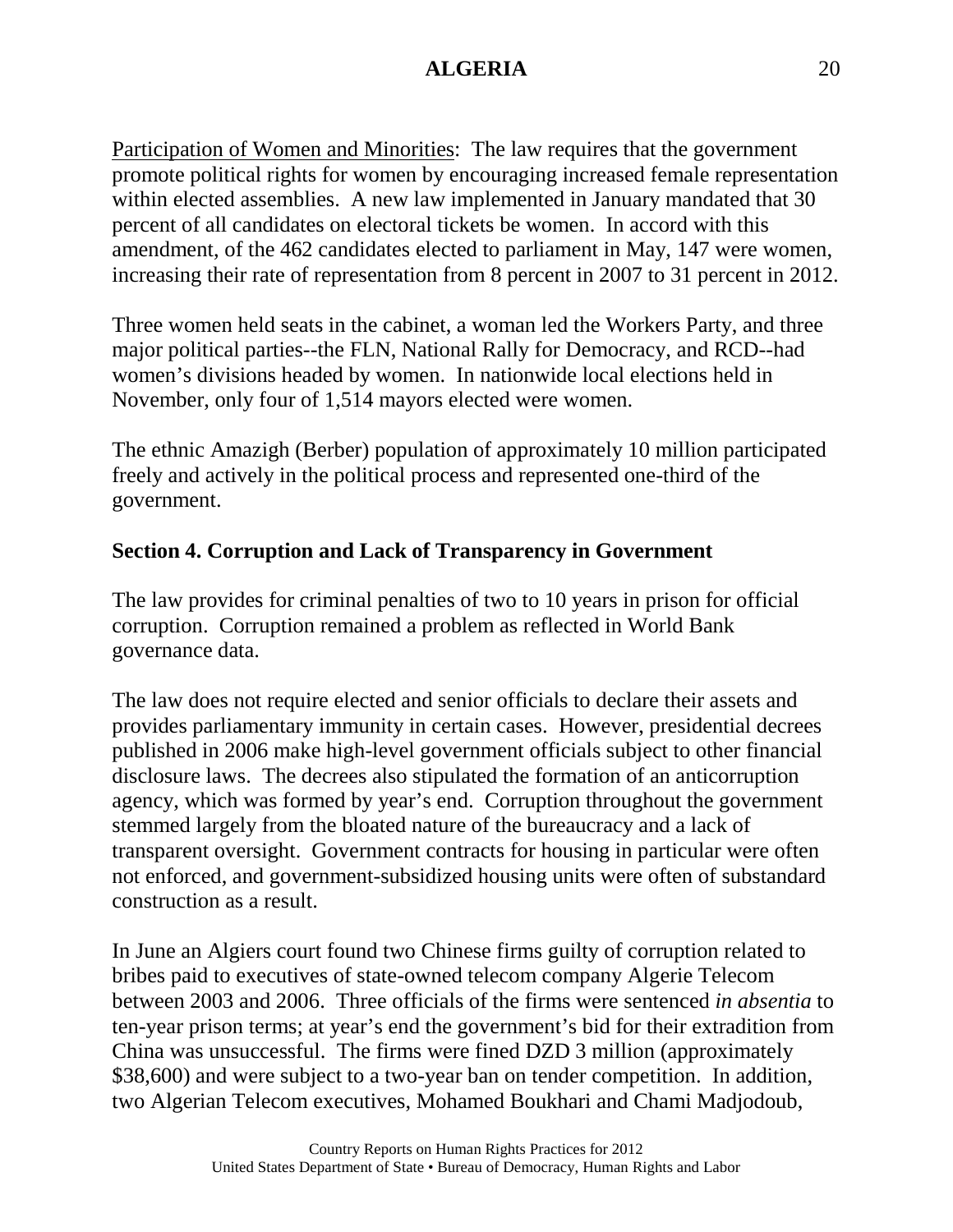were convicted for acceptance of bribes and money laundering. They were each sentenced to 18 years' imprisonment and fines totaling DZD 5.12 million (\$65,800).

Lack of government transparency remained a serious problem. Most ministries had Web sites, but not all were regularly maintained to provide updated information.

# **Section 5. Governmental Attitude Regarding International and Nongovernmental Investigation of Alleged Violations of Human Rights**

A variety of domestic human rights groups generally operated with limited government restriction, investigating and publishing their findings on human rights cases. The law requires all civil associations to apply for operating permission and at year's end a few major civil associations (notably SOS-Disparu) remained unrecognized but tolerated. During the year no human rights organization complained of government monitoring or infiltration.

AI announced that it would begin reporting on internal Algerian affairs for the first time since it ceased operation during the civil conflict of the 1990s. (Note: AI has continuously maintained an office in Algiers for the past 20 years, but the office had restricted its activity to reporting on events in neighboring countries). The new AI country director reported that the organization had a large and active membership in Algeria, and volunteer offices in several major cities (including Tizi Ouzou, Constantine, and Oran) were functional.

AI and other organizations, such as the AFL-CIO Solidarity Center, reported that historical problems with visas for non-Algerian employees remained an issue.

The most active independent human rights group was the LADDH, a legally recognized NGO with members throughout the country and independent funding. The smaller Algerian League for Human Rights, a separate organization based in Constantine, was licensed, and members throughout the country monitored individual cases.

By law NGOs not legally recognized by the MOI can conduct human rights investigations. Although organizations themselves are generally not granted access to prisons for monitoring, the National Commission on Prisons includes representatives from many large NGOs, including NADA. These commissioners report their findings freely.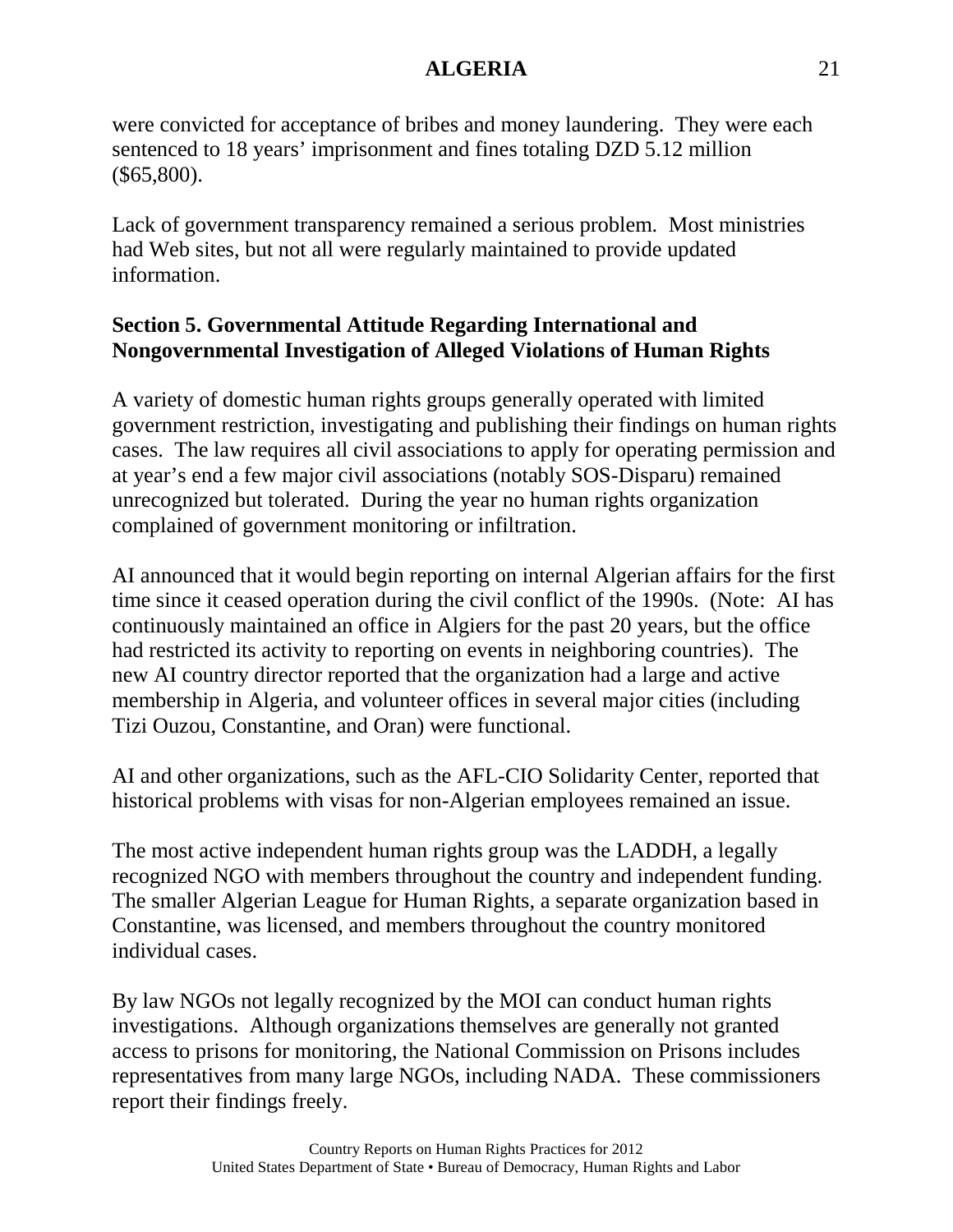UN and Other International Bodies: In September Algeria hosted its first visit by a UN High Commissioner for Human Rights. The visit was not investigatory in nature, but a platform for an announcement that Algeria would host the UN Working Group on Enforced or Involuntary Disappearances. By year's end the group began reviewing government records related to disappearances, and continued negotiating conditions for its work. The government continued to deny requests for visits from the UN special rapporteur on torture (pending since 1997), the UN special rapporteur on extrajudicial executions (pending since 1998), the UN special rapporteur on human rights and counterterrorism (pending since 2006), and the UN special rapporteur on arbitrary detention (pending since 2009).

On June 12, the UN Human Rights Council published the final report of UN Special Rapporteur on Freedom of Opinion and Expression Frank La Rue's April 2011 investigative visit. In the report, La Rue expressed concern about the replacement of criminal penalties with large fines, which he suggested have a similar "deterring effect" on free speech. He recommended that the fines be reduced. He reiterated criticism of the law's definition of defamation, which does not require that a statement be false or made with malicious intent, and criticized the vagueness of other laws on expression, cautioning that they could be manipulated to silence the political opposition. In the report, he characterized "apparent politically motivated practices" such as the targeting of independent newspapers by tax authorities as "highly disturbing" and recommended that the current law requiring protesters to obtain preauthorization for marches and rallies be replaced with a notification requirement. AI reiterated this preauthorization recommendation.

### **Section 6. Discrimination, Societal Abuses, and Trafficking in Persons**

The constitution prohibits discrimination based on birth, race, gender, language, and social status and the government effectively enforced it, although women continued to face legal and social discrimination.

#### **Women**

Rape and Domestic Violence: Rape, both spousal and nonspousal, occurred; the law criminalizes nonspousal rape but does not address spousal rape. Prison sentences for nonspousal rape range from one to five years, and the law was generally effectively enforced. Claims filed by women for rape and sexual abuse continued to face judicial obstacles, and many women did not report incidents of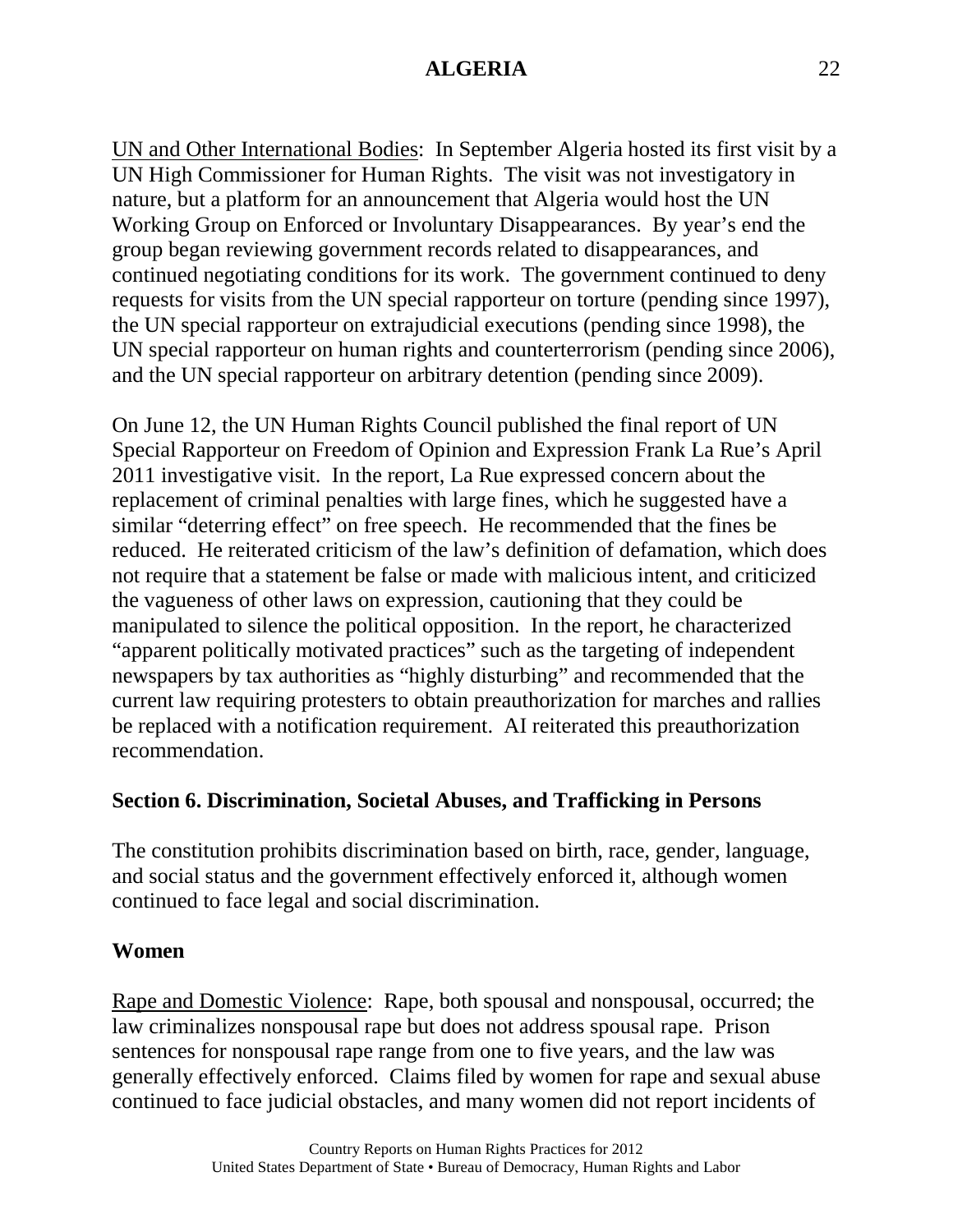rape because of societal pressures and bureaucratic problems in securing convictions. At year's end statistics on prosecutions and convictions for rape were unavailable.

Spousal abuse occurred. The penal code states that a person must be "incapacitated" for 15 days and a woman claiming domestic abuse must visit a "forensic physician" for an examination to document injuries. The physician then provides the victim with a "certificate of incapacity" attesting to the injuries. The victim then presents the certificate to authorities as the basis of the criminal complaint.

In early 2011 the government established a hotline for victims of domestic violence. Calls to the hotline (known by the number "1526") were received at a response center staffed 24 hours a day that provided referral to psychologists, sociologists, legal experts, and doctors.

At year's end no statistics on domestic abuse were available.

Harmful Traditional Practices: There are no human rights organizations in the country with a focus on honor crimes. On March 15, Algiers daily *El Moudjahid* reported on the case of an Algiers man who killed his fiancee in a cemetery after accusing her of infidelity. At year's end the perpetrator was in prison awaiting trial on murder charges. The law provides a "crime of passion" defense to both men and women who discover their spouses engaged in the act of adultery, which lessens the punishment of the perpetrator. The provisions of the law limit the defense to lawfully married spouses.

Sexual Harassment: The punishment for sexual harassment is one to two years' imprisonment and a fine of DZD 50,000 to DZD 100,000 (approximately \$640 to \$1,300). The punishment is doubled for a second offense. The majority of reported cases of harassment occurred in the workplace.

On October 14, a court in Algiers convicted Said Lamrani, director of Algerian national television network TV4 and close confidant of President Bouteflika, of sexual harassment and sentenced him to a six-month suspended prison term. Prosecutors originally sought a sentence of one year of imprisonment and a fine of DZD 30,000 (approximately \$385) and at year's end indicated that they would seek to reopen the case and demand increased penalties in line with those required by law. Lamrani is the first person in Algerian history to be convicted of sexual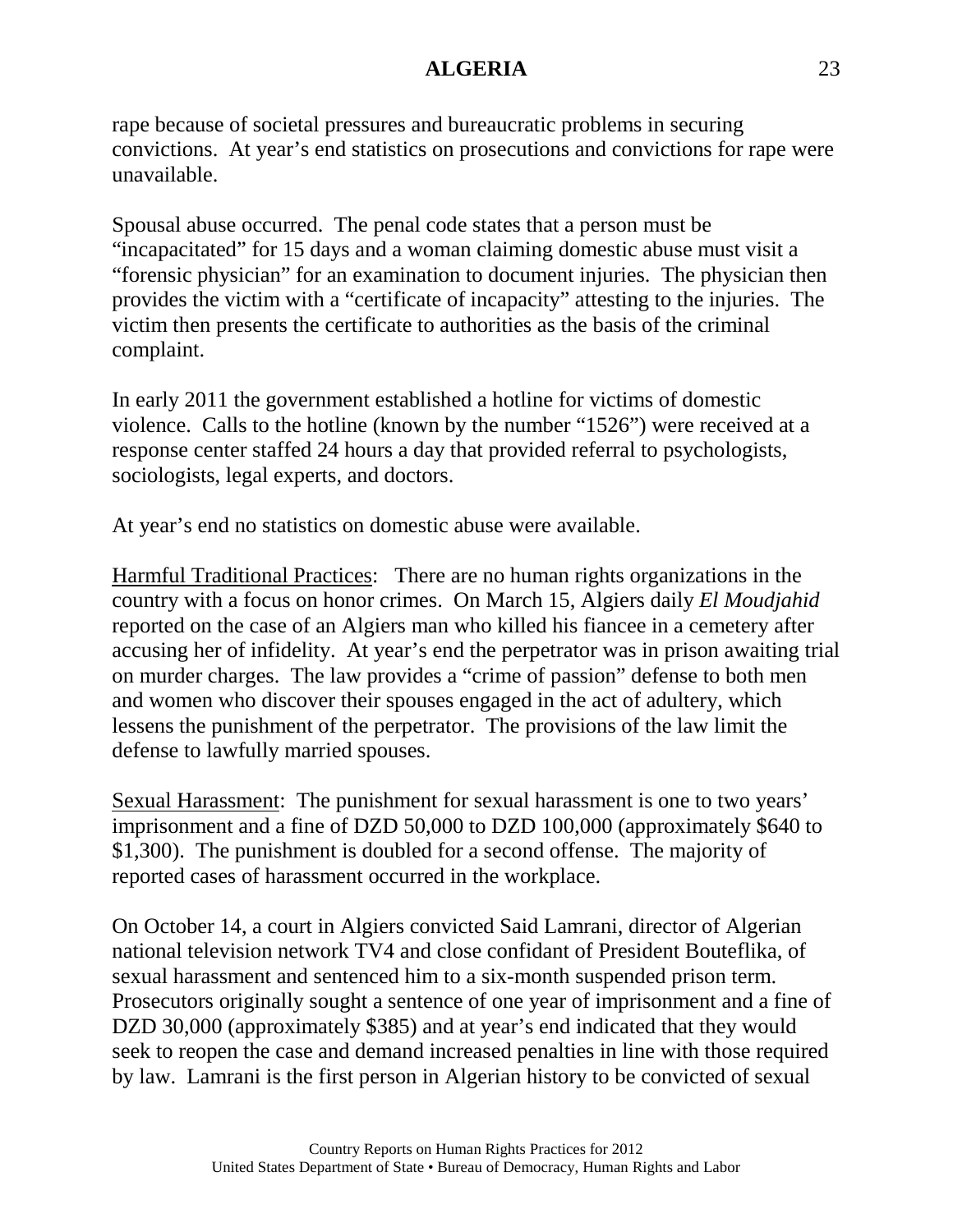harassment. In addition to his conviction, Lamrani was relieved of his professional duties.

Reproductive Rights: The government did not impose restrictions on the right of couples and individuals to decide the number, timing, and spacing of their children. Married and unmarried women alike had access to contraceptives. According to a study conducted in 2009 by the health ministry, 62 percent of women, most of them married, reported regular use of contraceptives. Abortion is illegal, and international observers estimate that 10 percent of all obstetric hospital admissions are abortion related. Government hospitals provided skilled attendants during childbirth as well as obstetric and postpartum care. Women encountered social and family pressure in making independent decisions about their health and reproductive rights.

Discrimination: Although the constitution provides for gender equality, many aspects of the law and traditional social practices discriminate against women. In addition, religious extremists advocated practices that led to restrictions on women's behavior, including freedom of movement. In some rural regions, women faced extreme social pressure to veil as a precondition for freedom of movement and employment. The family code contains traditional elements of Islamic law. The family code prohibits Muslim women from marrying non-Muslims, although this regulation was not always enforced. Muslim men may marry non-Muslim women. A woman may marry a foreigner and transmit citizenship and nationality to both her children and spouse.

Women can seek divorce for irreconcilable differences and violation of a prenuptial agreement. In a divorce the law provides for the wife to retain the family's home until children reach 18 years of age. Custody of children normally is awarded to the mother, but she may not make decisions on education or take the children out of the country without the father's authorization. In practice, more women retained the family's home if they had custody of the children.

The family code affirms the religiously based practice of allowing a man to marry as many as four wives. According to the family code, polygamy is only permitted upon the permission of the first wife and the determination of a judge as to the husband's financial ability to support an additional wife. In practice, however, polygamy occurred in 1 to 2 percent of marriages, and it is unclear whether the law was followed in all cases.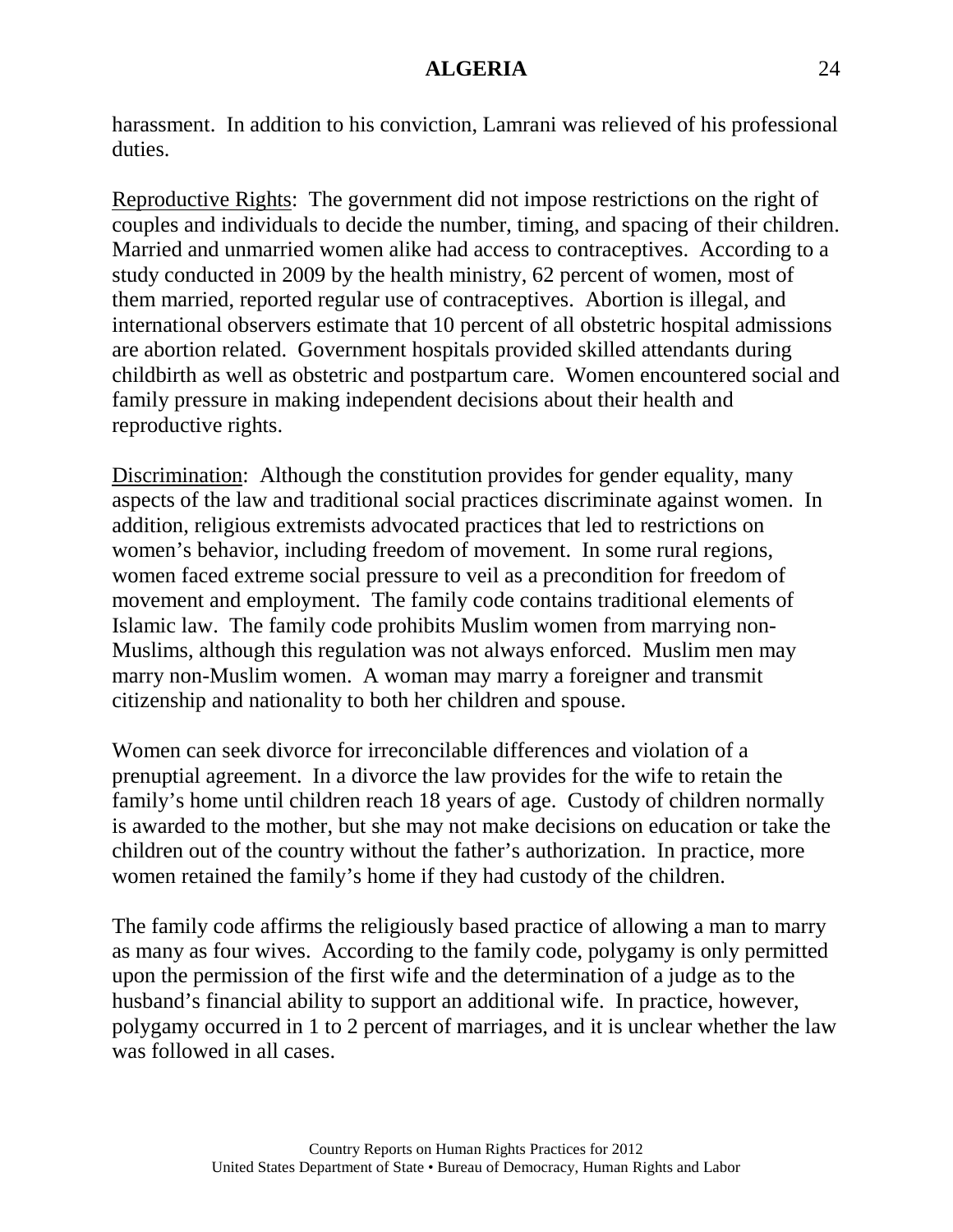Amendments to the family code supersede the religiously based requirement that a male sponsor consent to the marriage of a woman. The sponsor represents the woman during the religious or civil ceremony. Although this requirement has been formally retained and the sponsor continues to contract the marriage, the woman may choose any man that she wishes to be her sponsor. Some families subjected women to virginity tests before marriage.

Women suffered from discrimination in inheritance claims and were entitled to a smaller portion of an estate than male children or a deceased husband's brothers. In practice women did not often have exclusive control over assets that they brought to a marriage or that they earned. Married women may take out business loans and use their own financial resources. Women enjoy rights equal to those of men in regard to property ownership, and women landowners' names are listed on property titles.

Women faced discrimination in employment. Leaders of women's organizations reported that discrimination was common and women were less likely to receive equal pay for equal work or receive promotions. In urban areas, there was social encouragement for women to pursue higher education and/or a career. Girls graduated from high school more frequently than boys.

According to 2010 statistics, women represented 55 percent of the medical profession, 60 percent of the media profession, 30 percent of the upper levels of the legal profession, and more than 60 percent of the education profession. In addition, 36 percent of judges were women. Women served at all levels in the judicial system, and female police officers were added to some precincts to assist women with abuse claims. Of nine million workers nationally, two million were female. Women may own businesses, enter into contracts, and pursue careers similar to those of men.

# **Children**

Birth registration: Citizenship and nationality are transmitted from the mother or father. Under the law children born to a Muslim father are Muslim, regardless of the mother's religion.

Education: Education was free, compulsory, and universal through the secondary level to age 17. Treatment and attendance of girls and boys was equal throughout the education system.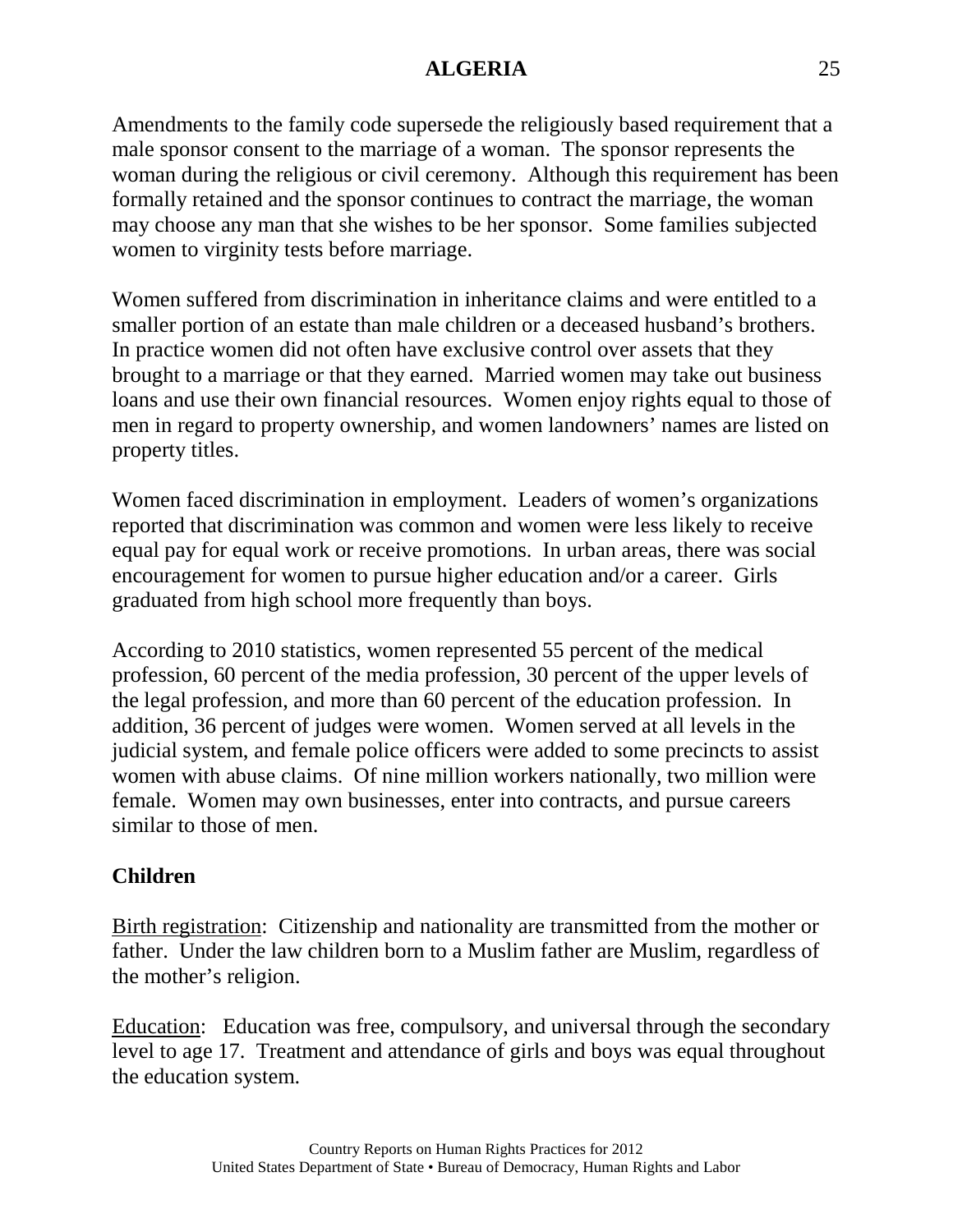Child Abuse: Child abuse is illegal but continued to be a problem. Experts assumed that many cases went unreported because of familial reticence. A December 2011 report from the National Foundation for Health Progress and Research Development, an NGO on children's issues funded by the EU, indicated that 5,500 children were victims of some form of abuse during the year. According to NADA, 1,500 cases of child abduction and disappearance were reported during the year throughout the country. Organized crime was responsible, as well as family conflict situations that resulted in parental abduction, and there also were cases in which "runaways" fled due to family issues. Kidnapping for any reason is a crime. Laws prohibiting parental abduction do not penalize mothers and fathers differently.

Sexual Exploitation of Children: The criminal code prohibits solicitation for prostitution and stipulates prison sentences of between 10 and 20 years when the offense is committed against a minor under the age of 18 years. According to the law, the age for consensual sex is 16 years. The law stipulates a prison sentence of between 10 and 20 years for rape when the victim is a minor, but this sentence was rarely carried out. The law prohibits pornography and establishes prison sentences of between two months and two years as well as fines up to DZD 2,000 (approximately \$26).

International Child Abductions: The country is not a party to the 1980 Hague Convention on the Civil Aspects of International Child Abduction.

### **Anti-Semitism**

The country's Jewish population numbered fewer than 1,000 persons, and local Jewish community leaders stated their belief the community may have numbered in the "low hundreds." There were no functioning synagogues. No derogatory political cartoons or articles directed at the Jewish community were published during the year. The government did not promote antibias education, and there is no hate crime legislation.

#### **Trafficking in Persons**

See the Department of State's *Trafficking in Persons Report* at [www.state.gov/j/tip.](http://www.state.gov/j/tip)

#### **Persons with Disabilities**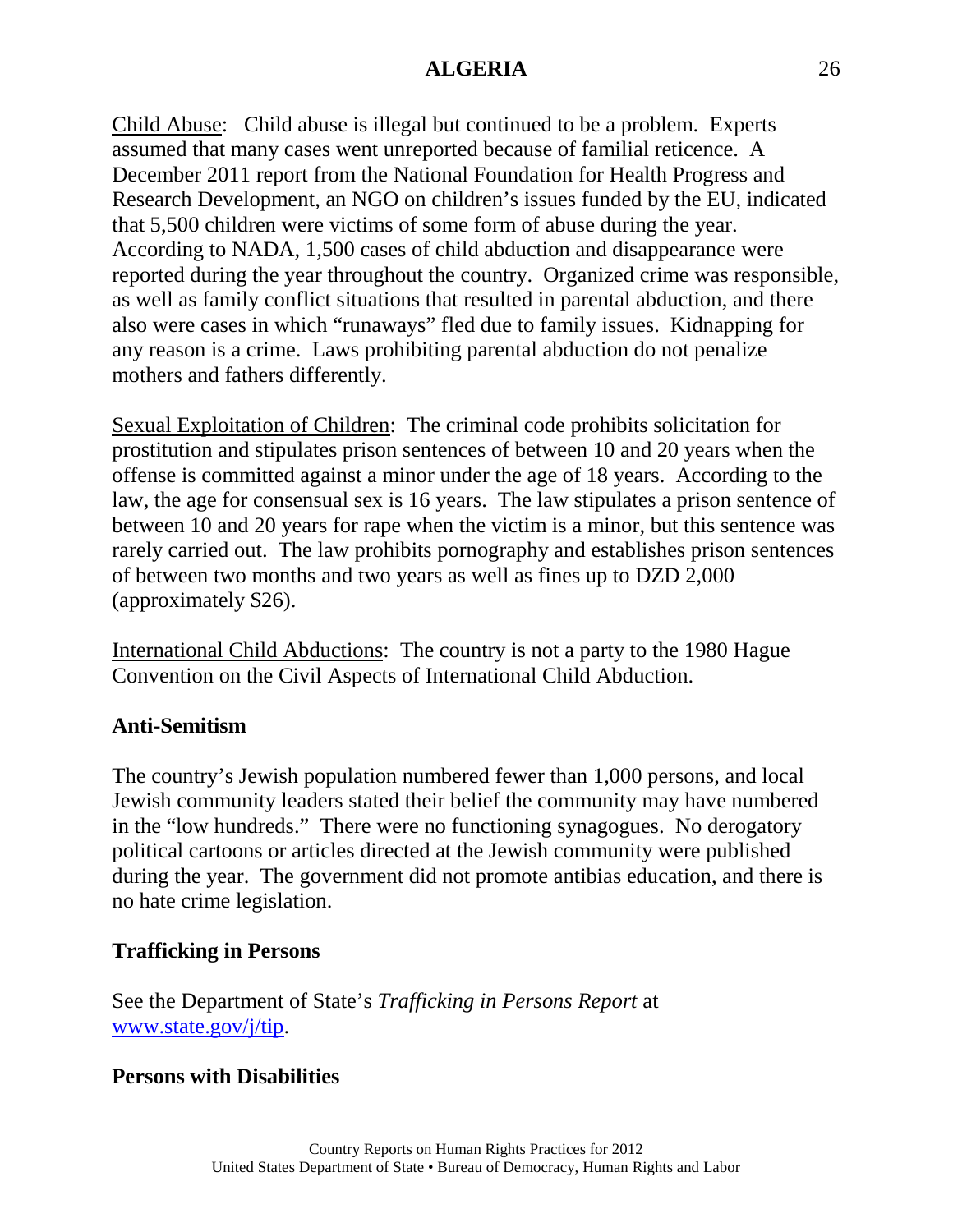The law prohibits discrimination against persons with disabilities in employment, education, access to health care, or the provision of other state services, although in practice the government did not effectively enforce these provisions, and there was widespread social discrimination against persons with disabilities. Few government buildings were accessible to persons with disabilities. Public enterprises that downsized generally ignored a requirement that they reserve 1 percent of jobs for persons with disabilities. Social security provided payments for orthopedic equipment. The Ministry of National Solidarity (MNS) provided some financial support to health-care-oriented NGOs, but for many NGOs such financial support represented approximately 2 percent of their budgets.

The MNS maintained that there were two million individuals with disabilities in the country, of whom the largest percentages were classified as "chronically ill" or "other" (38 and 30 percent, respectively). However, according to the Algerian Federation of Wheelchair Associations, there were three million persons with disabilities living in the country. The government estimated that approximately 44 percent of citizens with disabilities had some form of motor disability, 32 percent had communication difficulties, and 24 percent suffered from a visual disability. The government classified approximately 193,000 individuals as "fully disabled" and claimed during the year to have appropriated DZD 9.54 billion (approximately \$123 million) for their welfare.

# **Societal Abuses, Discrimination, and Acts of Violence Based on Sexual Orientation and Gender Identity**

The penal code criminalizes public consensual same-sex sexual relations for men and women, and there is no specific legal protection for lesbians, gays, bisexuals, and transgender (LGBT) persons. The law stipulates penalties that include imprisonment of two months to two years and fines of DZD 500 to DZD 2,000 (approximately \$6 to \$26). If a minor is involved, the adult may face up to three years' imprisonment and a fine of DZD 10,000 (\$130).

There was societal discrimination against LGBT persons. Some LGBT individuals received violent threats and felt compelled to flee the country. While some LGBT persons lived openly, the vast majority did not, and most feared reprisal from their families or harassment from authorities.

An Algerian gay rights group, Abu Nawas Algerian LGBT Militants, maintained an active Web site and Facebook account through which it advertised advocacy and support efforts on behalf of members of the Algerian LGBT community. The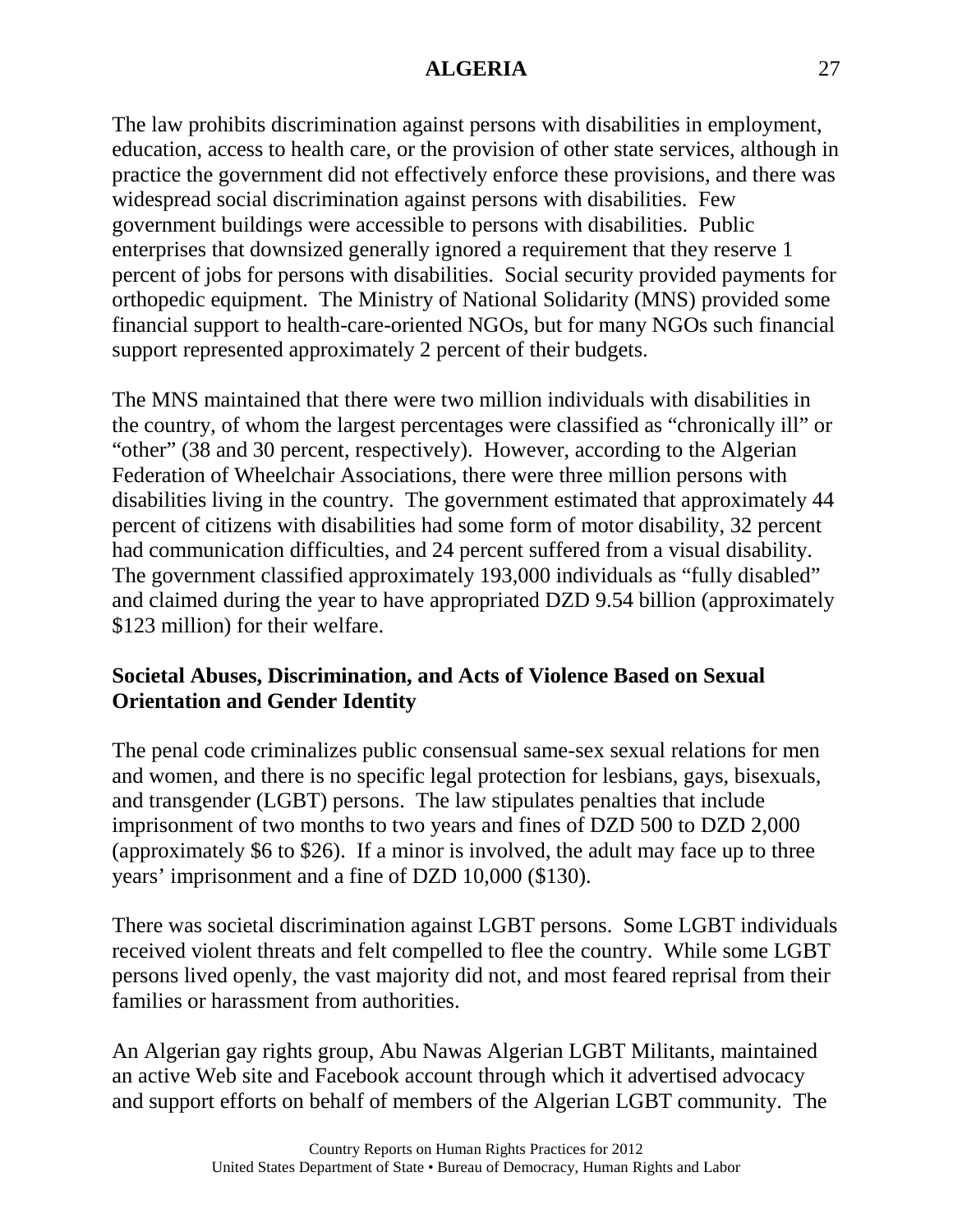group publicized activities for LGBT Algerians organized around the annual October 10 Algerian LGBT Day.

### **Other Societal Violence or Discrimination**

HIV/AIDS was widely considered a shameful disease in the country. Since 1998 the government has offered free antiretroviral treatment to all persons who are eligible. New HIV infections among children have been virtually eliminated. There were 61 centers offering free testing services to detect HIV/AIDS. Only 51 percent of women, both single and married, noted use of condoms to prevent infection.

According to Ministry of Health statistics, as of August approximately 6,800 Algerians were either HIV-positive or living with AIDS. However, the National Foundation for Health Promotion and Research Development, an NGO, released a study in 2011 indicating that 12,000 Algerians were infected with AIDS.

On April 3, UNAIDS Executive Director Michael Sidibe traveled to the country to meet with Senate President Abdelkader Bensalah. During his visit Sidibe signed an agreement on behalf of UNAIDS with Algerian Minister of Health Djamel Ould Abbes to establish an African AIDS Research Center in the southern Algerian city of Tamanrasset.

### **Section 7. Worker Rights**

### **a. Freedom of Association and the Right to Collective Bargaining**

The constitution allows workers who are citizens to join unions of their choice but requires workers to obtain government approval to form a union. The law requires that the Ministry of Labor approve or disapprove a union application within 30 days and allows for the creation of autonomous unions. However, the government may invalidate a union's legal status if its objectives are perceived by authorities as contrary to the established institutional system, public order, good morals, or the laws or regulations in force. The General Union of Algerian Workers (UGTA) was the only legally recognized labor confederation, representing a majority of public sector workers. The law allows workers to form independent unions, but the union needs 20 percent representation and must obtain prior authority from the government. In June the International Labor Organization's (ILO) Committee on the Application of Standards accepted a complaint earlier filed by the UGTA's rival, the Autonomous Union of Public Sector Workers (SNAPAP), with the ILO's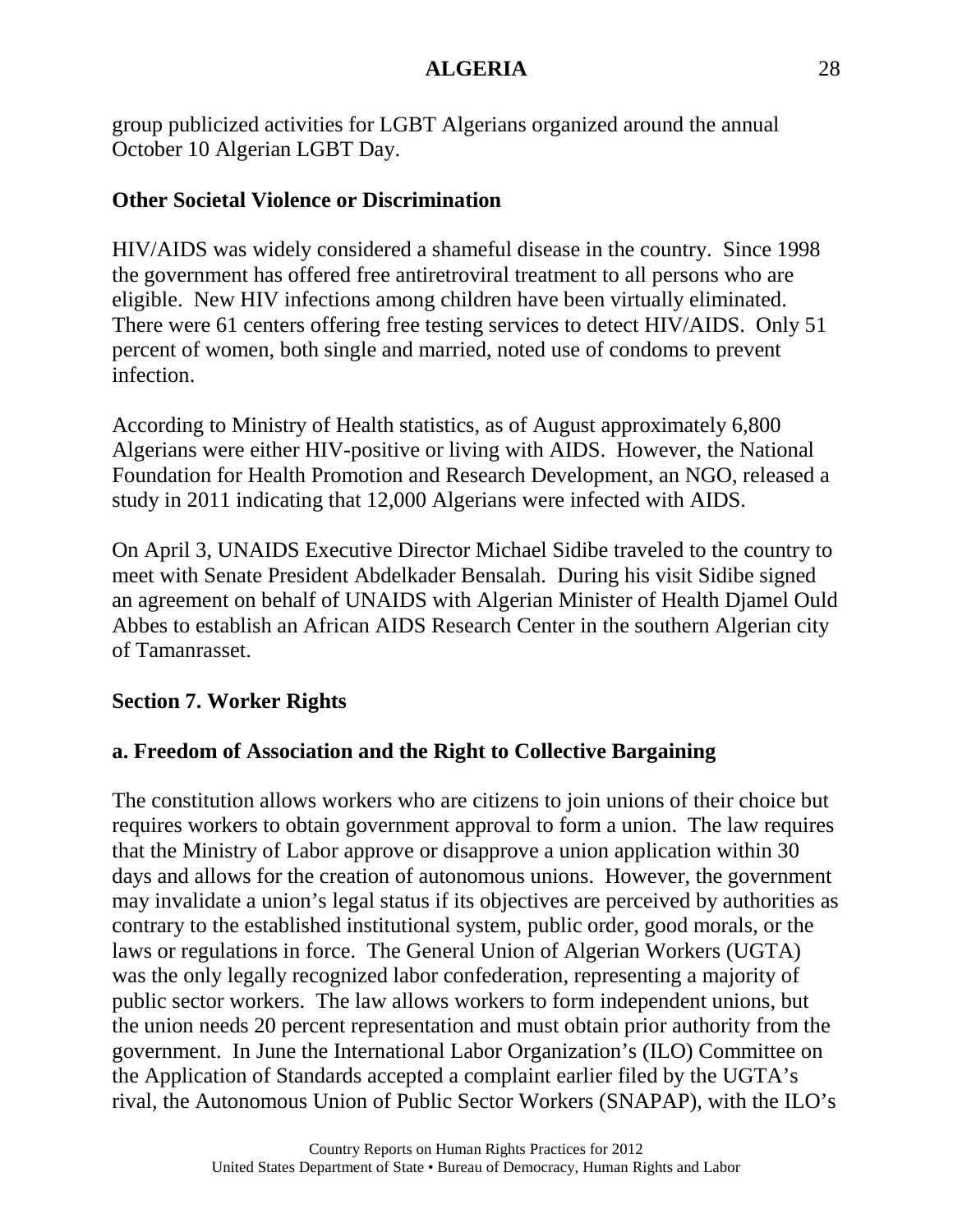Committee on the Freedom of Association. SNAPAP charged that the government blocks the formation of independent unions by its stipulation that they must obtain official recognition.

Algeria has ratified Conventions 87, 98, and 135 (ILO's conventions on freedom of association, collective bargaining, and workers' representatives), but has yet to adopt needed implementing legislation.

Unions have the right to form and join federations or confederations. Unions may also recruit members at the workplace. The law prohibits discrimination by employers against union members and organizers and provides mechanisms for resolving trade union complaints of antiunion practices by employers.

The law permits unions to affiliate with international labor bodies and develop relations with foreign labor groups. For example, the UGTA is a member of the International Confederation of Free Trade Unions (ICFTU). However, the law prohibits unions from associating with political parties and also prohibits unions from receiving funds from foreign sources. The courts are empowered to dissolve unions that engage in illegal activities.

The law provides for collective bargaining for all unions, and the government permitted the exercise of this right in practice for authorized unions; however, the UGTA remained the only union authorized to negotiate collective bargaining agreements. According to the UGTA, nine million workers were covered by collective bargaining agreements, not including foreign migrant laborers.

The law provides for the right to strike, and workers exercised this right in practice, subject to conditions. Striking requires a secret ballot of the whole workforce and the government can restrict strikes on a number of grounds, including economic crisis, obstruction of public services, or possibility of subversive actions. Furthermore, due to the emergency law in force, all public demonstrations, including protests and strikes, must receive prior government authorization. According to the law, workers may strike only after 14 days of mandatory conciliation or mediation. On occasion the government offered to mediate disputes. The law states that decisions reached in mediation are binding on both parties. If no agreement is reached in mediation, the workers may strike legally after they vote by secret ballot to do so. The law requires that a minimum level of essential public services must be maintained during public-sector service strikes. The ILO noted that the list of essential services is broad and includes services such as banking and radio/television. The ILO expressed concern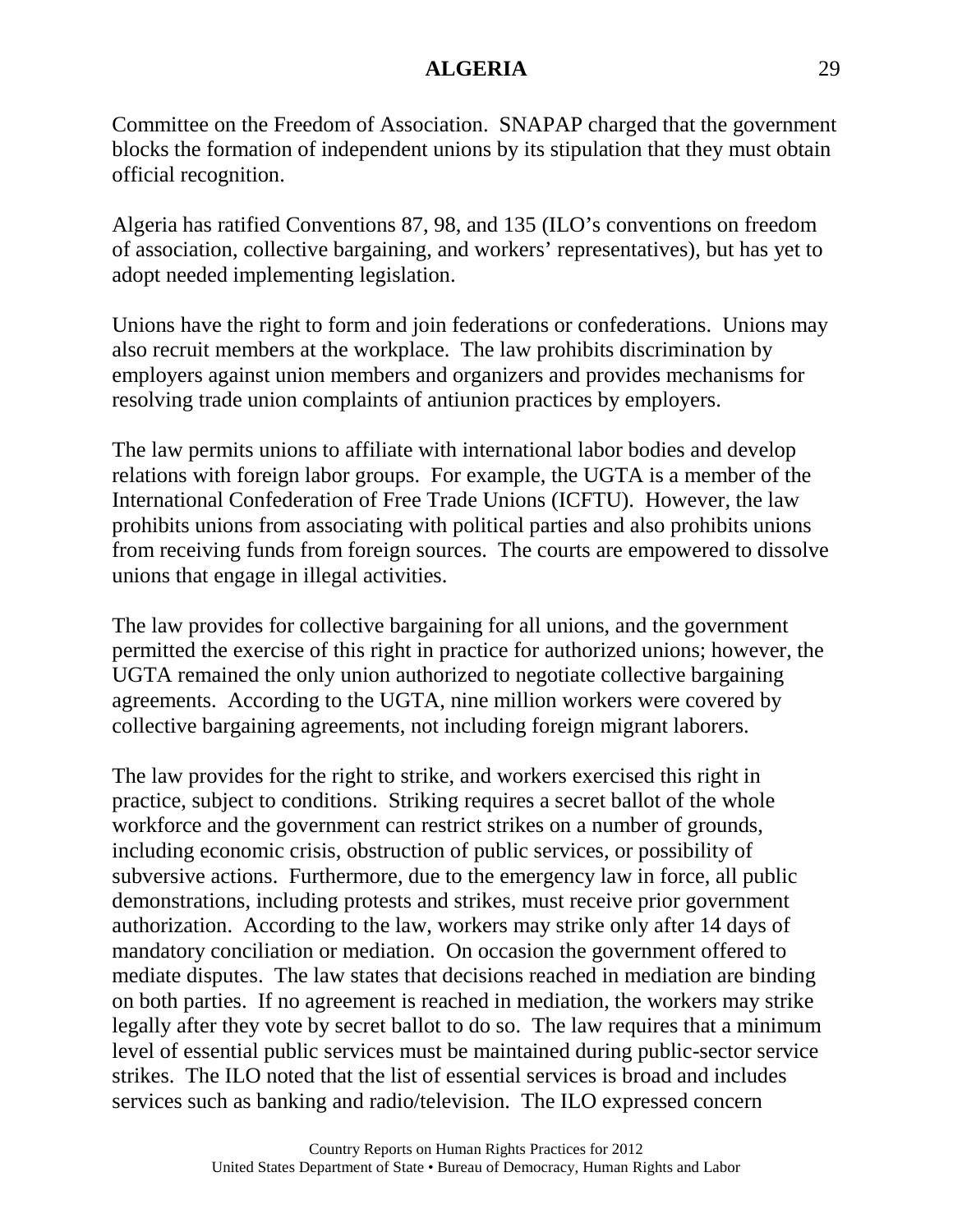regarding what it deemed excessive penalties ranging from eight days to two months imposed by the government on workers participating in peaceful strikes.

There were no new independent unions formed during the year; however, unions representing secondary school teachers and gas workers were invited to resolve unspecified discrepancies in their applications. Many trade unions were not recognized, as the government interfered with their attempts to register. For instance, since 2002 the National Union of Vocational Training Workers (Syndicat National des Travailleurs de la Formation Professionnelle), was unable to register.

Attempts by new unions to form federations or confederations also were obstructed by delaying administrative maneuvers, such as delays in processing registration requests. Since 1996 the Autonomous Unions Confederation, which functions without official status, repeatedly attempted to organize the autonomous unions, without success. The government did not allow SNAPAP to register as a national confederation, thus preventing it from establishing an autonomous multisector confederation that would include private sector employees. SNAPAP and other autonomous unions faced government interference throughout the year, including official obstruction of general assembly meetings and police harassment during sitin protests. Furthermore, unions in multinational companies, specifically in oil and gas production, were virtually nonexistent due to antiunion practices and threats and harassment by employers. The government also sought to weaken independent unions by forming union clones to discredit the actual organizations.

Antiunion intimidation was commonplace and there were several strikes launched in reaction to the government's refusal to extend official recognition to fledgling new unions and its practice of only engaging with the UGTA.

In April SNAPAP called a general strike. In some areas of the country, participation of public sector employees in the strike exceeded 90 percent. The strike was credited with paralyzing the operation of district courts in the cities of Algiers, Sidi M'hamed, Bir Mourad Rais, El-Harrach, and Hussein Day, and severely disrupting social services in the city of Oran. Another prolonged nationwide strike was waged by MOJ employees, mainly court clerical staff, after their application to form an autonomous union was rejected. Several workers had to be hospitalized after going on a 30-day hunger strike.

Also in April, scientists employed in government nuclear research facilities in Algiers demonstrated in protest against the prosecution of several of their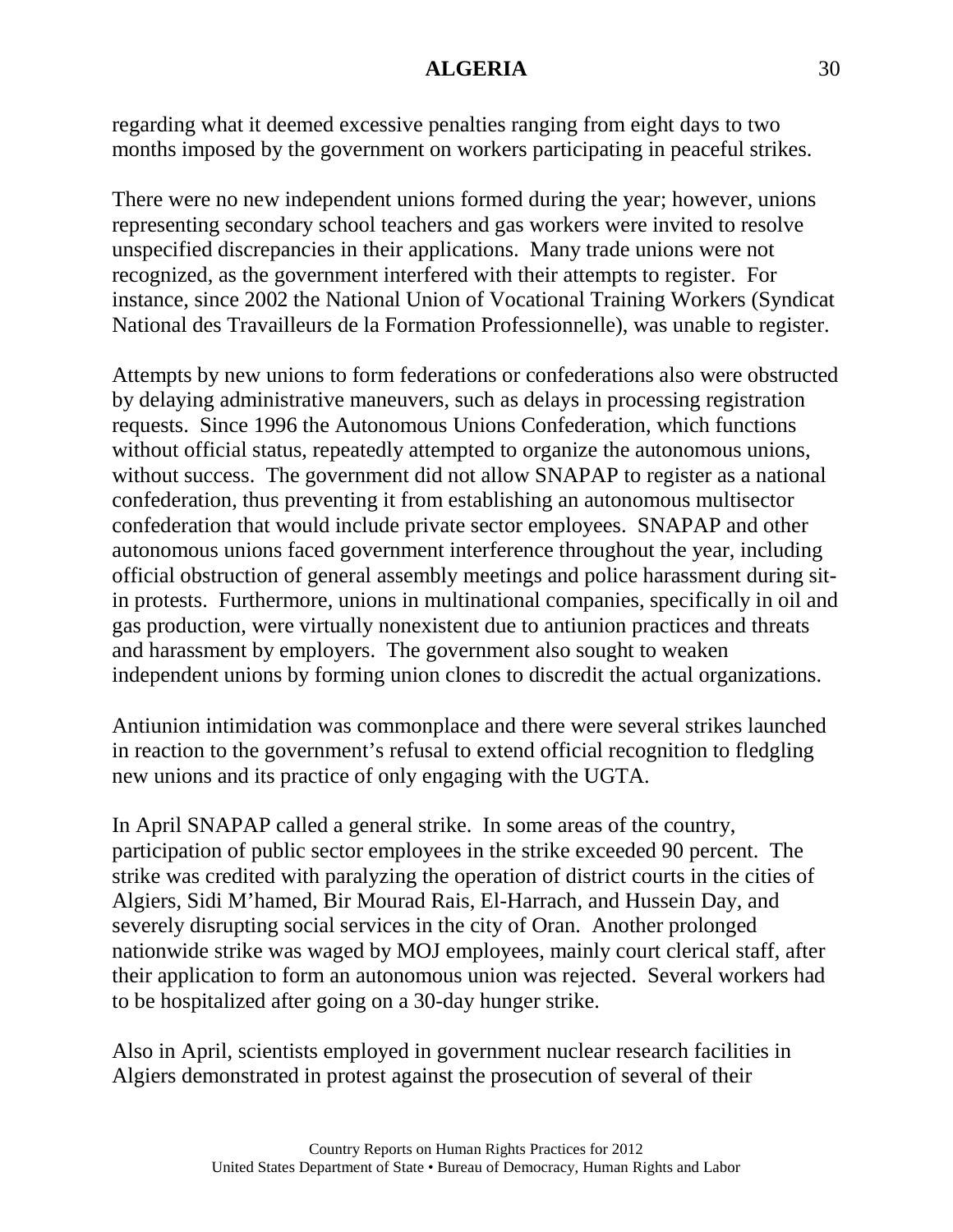colleagues arrested for attempting to organize a union. The organizers were scheduled for trial on April 15, but no information was available on the outcome.

In an effort to silence their support for another detained labor leader at his court hearing, union activists Yacine Zaid, Abdou Bendjoudi, Athman Aouemeur, and Lakhdar Bouziani were indicted for "incitement of an unarmed gathering." However, in what international union leaders described as a "small victory," the presiding magistrate dismissed the charges against them on September 25.

# **b. Prohibition of Forced or Compulsory Labor**

The constitution prohibits all forms of forced or compulsory labor; however, there were reports from the MOL and NGOs that such practices occurred. Forced labor conditions existed for migrant workers, who were not fully protected by labor law. Construction workers and female domestic workers were reportedly vulnerable.

Also see the Department of State's *Trafficking in Persons Report* at [www.state.gov/j/tip.](http://www.state.gov/j/tip)

# **c. Prohibition of Child Labor and Minimum Age for Employment**

The law prohibits participation by minors in dangerous, unhealthy, or harmful work or in work that is considered inappropriate because of social and religious considerations. The minimum legal age for employment is 16 years, but children that are younger may work as apprentices with permission from their parents or legal guardian. The law prohibits minors from working in dangerous or harmful work, but it does not establish a list of hazardous occupations prohibited to minors, nor does it cover work in the informal sector.

On June 11, the UNICEF representative in Algiers stated that 340,000 children worked in various sectors in the country, adding that the phenomenon was taking on alarming proportions. Children faced forms of child labor primarily in agriculture and the construction sector, and in the informal sector as domestic servants. However, specific data was unavailable.

The MOL is responsible for enforcing child labor laws, but enforcement was limited. The ministry conducted and in some cases investigated companies suspected of hiring underage workers. However, monitoring and enforcement practices for child labor were not consistent and were hampered by an insufficient number of inspectors. During the year the NGO "Fondation pour la Promotion de